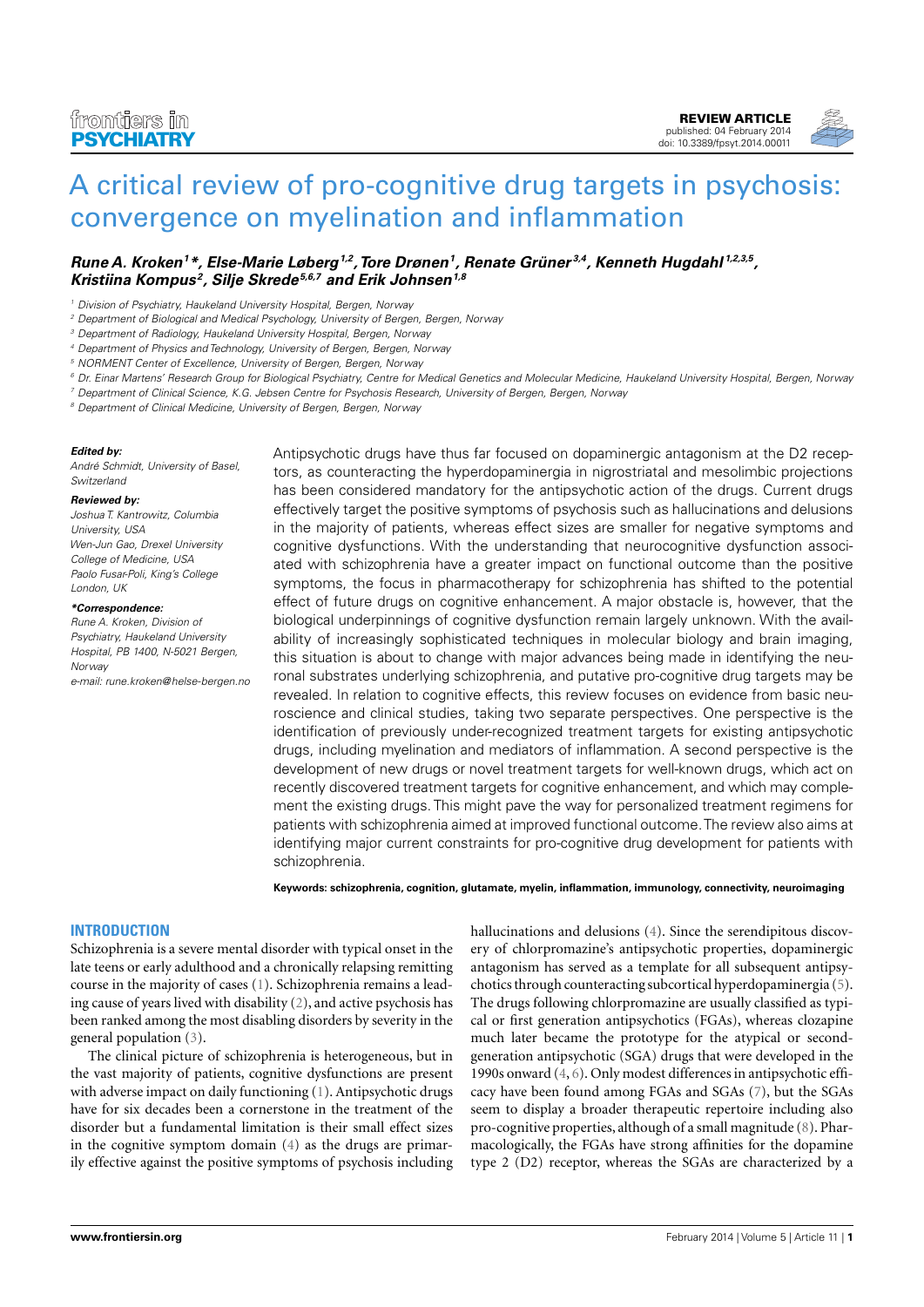more pronounced 5-HT2A antagonism than FGAs, and a lower potency for the D2 receptor [\(9,](#page-8-8) [10\)](#page-9-0). The narrow focus on the dopaminergic system and striatal hyperdopaminergia in particular has most likely contributed to the limited evolvement of more effective drug treatment options as it has become increasingly clear that dopaminergic disturbances account for only parts of the clinical picture (particularly for positive symptoms) [\(11–](#page-9-1) [13\)](#page-9-2), and hyperdopaminergia is not present in all schizophrenia patients [\(14\)](#page-9-3).

Recognizing the large impact that the schizophrenia associated cognitive dysfunctions have on functional outcome [\(15,](#page-9-4) [16\)](#page-9-5), the efforts to improve the pharmacological treatment have moved toward cognitive enhancement, and pro-cognitive effects have been proposed as primary targets in future drug studies [\(17,](#page-9-6) [18\)](#page-9-7). A major obstacle restricting hypothesis-driven pro-cognitive drug development has been the lacking knowledge of the structural and functional brain alterations underlying cognitive dysfunction in patients with schizophrenia [\(19,](#page-9-8) [20\)](#page-9-9). Major scientific advances in unveiling the neurobiology of schizophrenia have emerged in recent years, however. The knowledge of transmitter dysfunctions especially is widened [\(21\)](#page-9-10), accompanied by evidence of disturbances of myelination and inflammation/immunology in the pathophysiology of schizophrenia [\(22,](#page-9-11) [23\)](#page-9-12). Thus, going beyond the neurotransmitter disturbances associated with schizophrenia, the present work reviews the latest evidence on myelin alterations, and the involvement of neuroinflammation/immunology in schizophrenia, with putative relevance for pro-cognitive drug effects in schizophrenia and related psychotic disorders. Moreover, these areas seem at least partly inter-related and the review aims at integrating the evidence from key publications in a joint model. Increased insight into the relevant functional and structural alterations might pave the way for more efficacious, targeted, and personalized pro-cognitive drug treatment opportunities aimed at improving real-world functioning. The review focuses on both previously unknown treatment targets for existing antipsychotic drugs, and potentially novel pro-cognitive drugs addressing extra-dopaminergic treatment targets, and gives an update also commenting on current constraints of pro-cognitive drug development for patients with schizophrenia.

# **COGNITIVE DYSFUNCTION IN PATIENTS WITH SCHIZOPHRENIA**

Cognitive function may be understood in terms of inter-related complex neural networks, influenced by different neurotransmitters, cytokines, and other substances including brain-derived neurotropic factor (BDNF) acting as neuromodulators [\(24\)](#page-9-13).

Cognitive deficits are viewed as core characteristics of schizophrenia, with clinically significant cognitive impairments observed in a large majority of patients, and most patients experience lower cognitive functioning than would be expected from parental levels of education [\(16,](#page-9-5) [25\)](#page-9-14). Cognitive deficits are seen before the development of psychosis [\(25](#page-9-14)[–28\)](#page-9-15), and cognitive decline and intellectual stagnation have been suggested to constitute a risk phenotype for developing schizophrenia [\(25\)](#page-9-14). Furthermore, cognitive deficits are relatively stable after psychotic breakthrough and still present when the symptoms of psychosis have been treated [\(29,](#page-9-16) [30\)](#page-9-17). A general cognitive dysfunction across cognitive domains

is present, with additional selective deficits in working memory, executive function, attention, verbal fluency, episodic memory, and processing speed [\(15,](#page-9-4) [31\)](#page-9-18). The effect size of the cognitive dysfunction compared to healthy subjects is close to 1.0 [\(32,](#page-9-19) [33\)](#page-9-20), and in several neurocognitive dimensions the impairment is between 1 and 2 SDs, indicating a clinically significant loss of function [\(25,](#page-9-14) [34–](#page-9-21)[37\)](#page-9-22). Cognitive functioning has greater impact than positive psychotic symptoms in determining the patient's real-world functional outcome [\(15,](#page-9-4) [38](#page-9-23)[–41\)](#page-9-24), and relationships between more specific cognitive domains and functional domains have also been reported [\(38,](#page-9-23) [40,](#page-9-25) [42\)](#page-9-26). Thus, cognitive impairment has been put forward as the main target for novel treatment interventions in schizophrenia [\(25\)](#page-9-14).

A significant challenge has been to develop clinical meaningful measures of cognitive dysfunction for pro-cognitive drug advancement. A major contribution to establish a standardized and manageable test battery for measuring cognition in schizophrenia has been the development of the Measurement and Treatment Research to Improve Cognition in Schizophrenia (MATRICS) Consensus Cognitive Battery (MCCB) [\(43\)](#page-9-27). The MCCB composite score has been suggested as the best outcome measure based on findings of low practice effects, high test–retest reliability, and good external validity [\(44\)](#page-9-28), while a recent factor analysis identified a three factor model of processing speed, attention/working memory, and learning as the best representations of data in this particular study [\(45\)](#page-9-29).

## **DOES ABNORMAL MYELINATION CAUSE COGNITIVE DYSFUNCTIONS IN PATIENTS WITH SCHIZOPHRENIA?**

Myelin, the main constituent of white matter, is essential for controlling and regulating conduction velocities along axons and thus the synchronicity of brain signals across different brain regions, and for controlling synapse plasticity [\(46\)](#page-9-30). Decreased myelin integrity might accordingly alter normal signal transduction. In the following, we will focus on one major line of recent achievements in schizophrenia research, namely the rapidly expanding knowledge of abnormal central nervous myelination in patients with schizophrenia and the possibilities to prevent or repair myelin pathology. White matter brain alterations and functional connectivity problems that have been linked to cognitive dysfunctions in schizophrenia will be briefly described, followed by in-depth descriptions of new findings of myelin alterations linked to cognition. Again, a major problem is to identify manageable tests/measures of myelinization and myelin integrity that can be used in drug discovery programs in a reliable way. Finally, we will discuss candidate drug treatments counteracting deficits of myelinization in patients with schizophrenia

## **WHITE MATTER CHANGES AND COGNITION**

Several distinct alterations in gray and white matter are well established for schizophrenia patients as a group [\(47\)](#page-9-31). Reviews of white matter tract pathology in patients with schizophrenia [mostly studies based on voxel-based morphometry (VBM) and diffusion tensor imaging (DTI)] have identified widespread and, in many studies, progressive changes [\(47\)](#page-9-31). A meta-analysis of 15 DTI studies by Ellison-Wright and Bullmore [\(48\)](#page-9-32) identified reductions (in all studies) of left frontal deep white matter and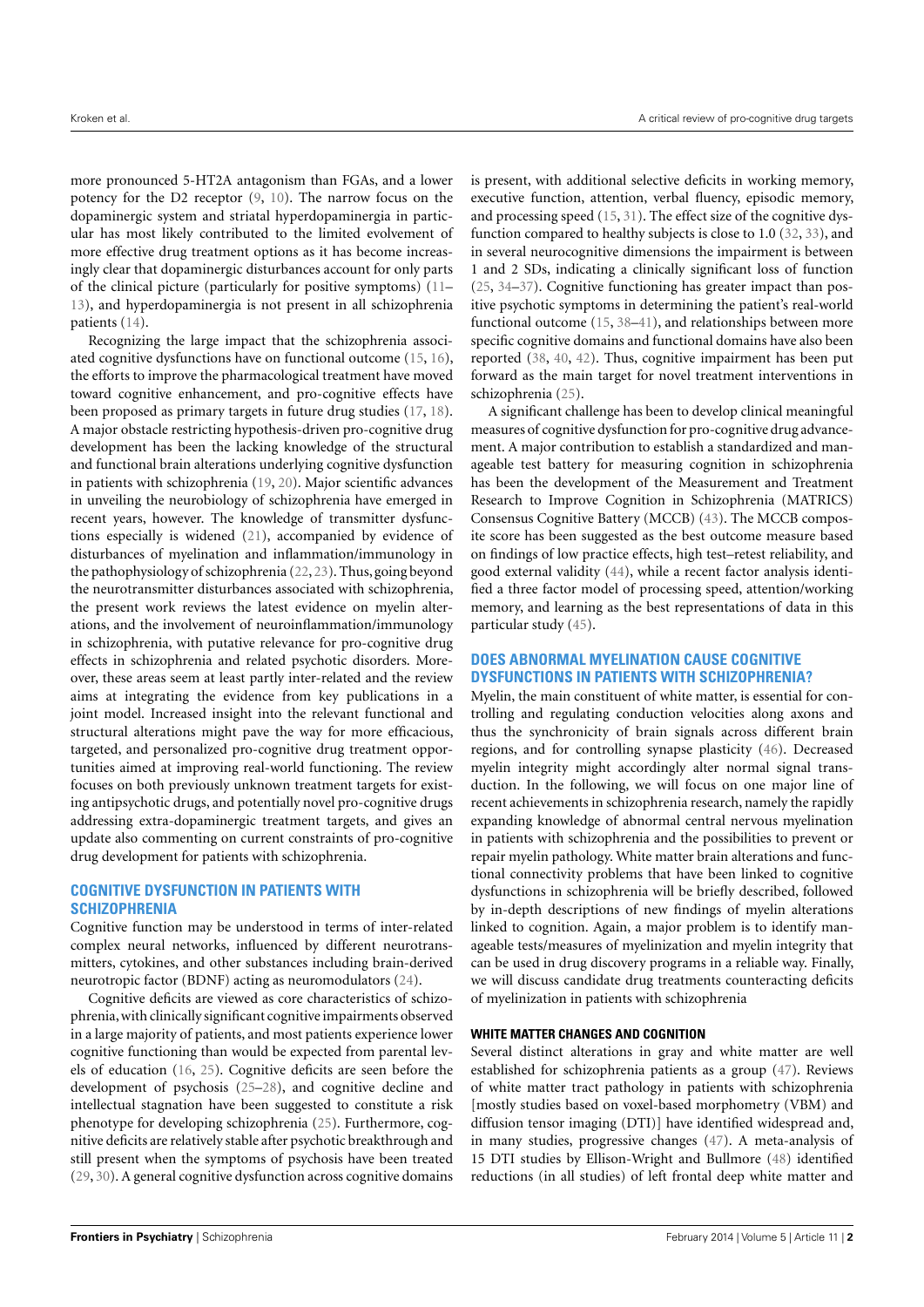left temporal white matter. Thus, the authors suggested that two different networks may be affected; one connecting the frontal lobe with thalamus and cingulate gyrus, the other connecting the temporal lobe with, e.g., insula, amygdala, hippocampus, and the frontal lobe. A review by Walterfang et al. [\(49\)](#page-9-33) of white matter pathology in patients with schizophrenia identified changes in the left uncinate fasciculi as the most replicated finding, furthermore that deficits of information processing was associated with volume reductions in the uncinate and inferior longitudinal fasciculi, anterior internal capsule, and corpus callosum [\(49\)](#page-9-33). White matter pathology related to cognition has also been found in first-episode patients with psychosis. For example, Rigucci and colleagues [\(50\)](#page-9-34) reported a relationship between speed of processing and visual memory and white matter fractional anisotropy (FA) in fronto-temporal tracts. Focusing on intra-cortical white matter, several clusters of superficial white matter (SWM) composed of U-shaped fibers connecting neighboring gyri together with intra-cortical axons and fibers from deep matter pathways displayed reduced FA in a study comparing patients with schizophrenia to healthy controls. The correlations between SWM-FA and cognition displayed in healthy controls were missing in patients [\(51\)](#page-10-0).

## **FUNCTIONAL CONNECTIVITY STUDIES**

Recently, also related to myelination, the search for brain alterations underlying the psychopathology of schizophrenia has refocused to examine neuronal dysconnectivity, i.e., abnormal communication between local and distributed neuronal circuits or disrupted integration of brain activation [\(52](#page-10-1)[–54\)](#page-10-2). Fornito et al. [\(53\)](#page-10-3) reviewed data on brain connectivity, and concluded that schizophrenia is associated with: (1) a widespread and possibly context-independent connectivity deficits, (2) additional transient states of hyper- and/or hypo-connectivity related to specific tasks.

Disturbed connectivity within the frontal lobes has been found to be related to working memory and to executive functioning [\(52,](#page-10-1) [54\)](#page-10-2). This includes abnormal connectivity in fronto-parietal, fronto-cerebellar, and fronto-hippocampal networks [\(52\)](#page-10-1). Verbal processing deficits have been shown to be related to circuits in the language areas of the brain, particularly to fronto-temporal dysfunction [\(52,](#page-10-1) [54\)](#page-10-2). Indeed, theories have been developed concentrating on the effect of reduced executive cognitive control over the language processing in the temporal lobes as central to the development of the symptoms of psychosis, for instance auditory verbal hallucination [\(55\)](#page-10-4).

Of future interest may be the influence of antipsychotic drugs on the dynamic interaction between large-scale cortical networks related to resting and effort-mode states [\(56\)](#page-10-5). Using fMRI, Hugdahl et al. [\(57\)](#page-10-6) found overlapping activation in a large-scale network to occur with a range of different cognitive tasks implicating the prefrontal cortex [see also Ref. [\(58\)](#page-10-7)] suggesting that effective cognitive processing would require down-regulation of the resting-state network in situations with increasing demands for the up-regulation of the effort-mode network, and that cognitive impairment in schizophrenia may result from failure of network up- and down-regulation dynamics. Thus, based on brain imaging results, therapeutic agents inducing stabilization and, ideally, normalization of large-scale cortical network dynamics could possibly have pro-cognitive effects. However, thus far no drug has been reported to enhance connectivity [\(52\)](#page-10-1).

The major question related to the structural basis of functional dysconnectivity was addressed in the review by Fornito et al. [\(53\)](#page-10-3). The authors concluded with major overlaps between functional and structural findings, but also differences, which could at least partly be caused by intrinsic problems of the methods of structural measurements (see Measuring Myelination).

## **MEASURING MYELINATION**

Several methodological issues need consideration regarding the use of imaging techniques for myelin assessments. The DTI signal may reveal changes in white matter integrity but has limitations in identifying the exact nature of these changes, as the FA reflects different processes like demyelination, axonal swelling, or atrophy, and is sensitive to confounding effects of fiber crossings [\(59\)](#page-10-8). In a recent review by Du and Öngür [\(60\)](#page-10-9), two novel MR-based approaches – diffusion tensor spectroscopy (DTS) and magnetization transfer ratio (MTR) – were reviewed as measures of axonal diameter (DTS) and myelin volume (MTR). Combining MTR with DTI, Palaniyappan et al. [\(61\)](#page-10-10) recently showed that the degree of FA reduction in areas with decreased myelin volume predicted impaired processing speed, leading the authors to suggest that combined DTI/MTR could be used as a treatment measure in the development of pro-cognitive drugs.

A study applying graph theory to analyze data from DTI combined with MTR showed that patients with schizophrenia have a weaker globally integrated structural brain network when compared to healthy controls [\(62\)](#page-10-11). The same study concluded that the frontal hubs had a less central role than in healthy controls, which is in accordance with a reduced structural capacity to integrate information across brain regions. Moreover, a new study combining DTI and resting-state fMRI comparing patients with schizophrenia to healthy controls identified a selective disruption of brain connectivity among central hub regions with a potential communication capacity reduction and brain dynamics alterations [\(63\)](#page-10-12).

#### **MYELIN DEFICIENCIES IN SCHIZOPHRENIA**

Compelling evidence from several different lines of research has, in recent years, implicated dysfunctional myelin and oligodendrocytes, the cells responsible for wrapping myelin around neuronal axons in the brain, in the pathology of schizophrenia and related psychoses [\(22,](#page-9-11) [64](#page-10-13)[–66\)](#page-10-14). Sources of evidence include genetics and pharmacogenetic studies, post-mortem studies, and as briefly reviewed in the previous subsections of brain imaging studies, particularly DTI studies.

Normal myelination starts in the late part of fetal life and occurs most rapidly during the first 2 years after birth, but continues to adulthood in a region- and brain matter-specific manner [\(22,](#page-9-11) [65,](#page-10-15) [67\)](#page-10-16). Initial myelination occurs subcortically, thus increasing the conduction velocities across different brain regions while leaving the intra-cortical portion of the axon unmyelinated during childhood [\(65\)](#page-10-15). Interestingly, maturation of white matter in the prefrontal cortex and in fronto-temporal tracts occurs later, in late adolescence and early adult life, coinciding in time with the peak age of schizophrenia onset [\(1\)](#page-8-0). Possibly, disturbances in the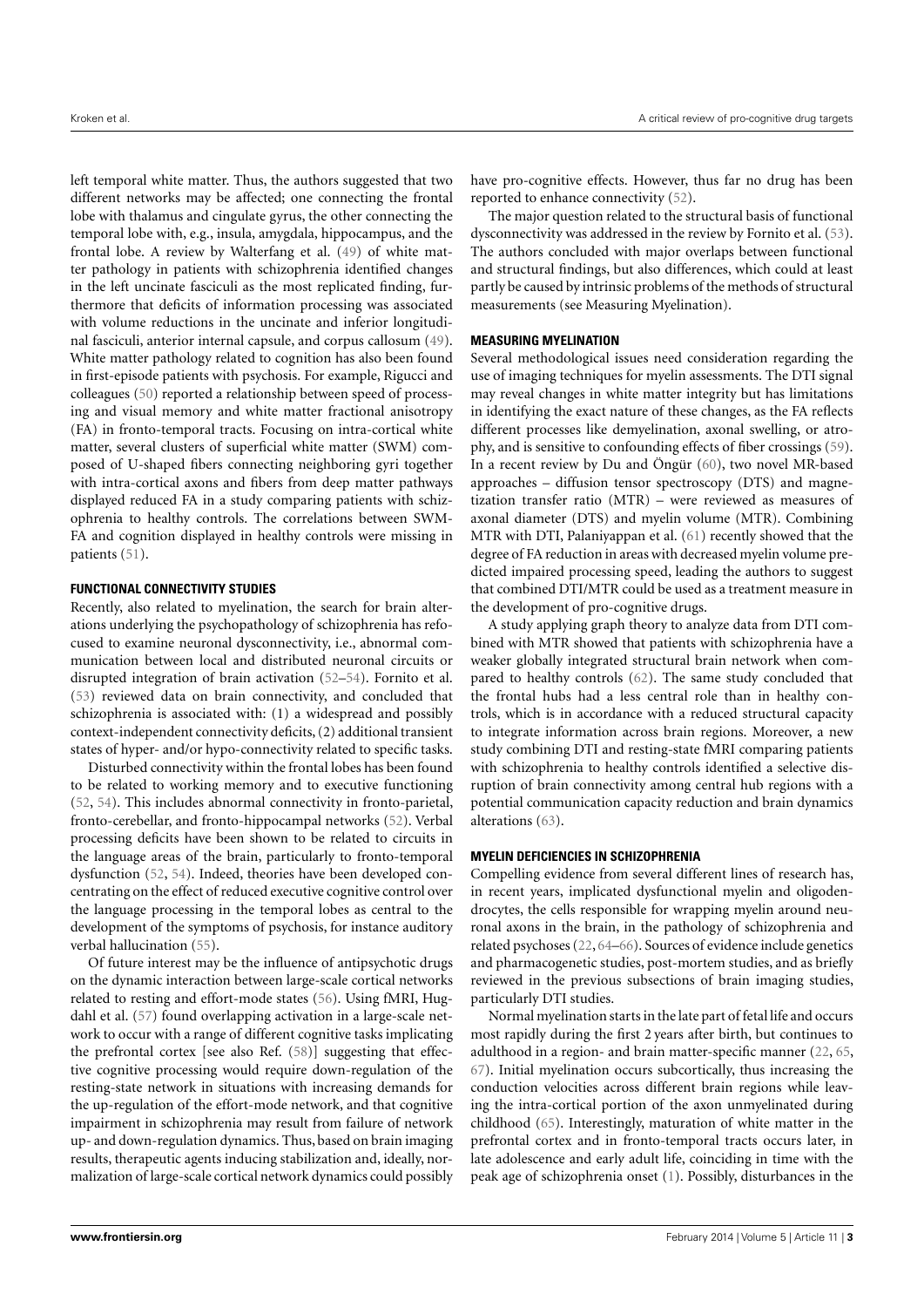maturation of myelin around the end of the myelination stage could be one of the events contributing to the peak debut incidence of schizophrenia in this age group [\(66\)](#page-10-14). The prefrontal cortex is one of the regions most robustly implicated in schizophrenia pathology, and working memory performance, which engages this region, has been found to be positively associated with the level of white matter maturation [\(67\)](#page-10-16). Later intra-cortical myelination occurs for the most part in adulthood and is associated with the refinement of cognitive functions and brain plasticity [\(65\)](#page-10-15). Importantly, myelination is a dynamic process, and oligodendrocyte progenitor cells continue to differentiate throughout life [\(68\)](#page-10-17). In schizophrenia, intra-cortical myelin deficits seems to be more pronounced than subcortical deficits, which have been found to be more strongly associated with the duration of illness. Indeed, evidence suggests that myelin integrity is closely related to both cognitive functioning and to the symptoms of a variety of psychiatric and neurological disorders [\(22,](#page-9-11) [46\)](#page-9-30).

Alterations particularly in dopaminergic transmission [\(69,](#page-10-18) [70\)](#page-10-19), and also in the glutamatergic system, [\(11,](#page-9-1) [71\)](#page-10-20) have been robustly implicated in the pathology of schizophrenia for several decades. Glutamatergic *N*-methyl-p-aspartate (NMDA) receptor antagonists, such as phencyclidine (PCP) and ketamine, have the potential to induce not only positive symptoms of psychosis but also negative symptoms and cognitive dysfunction resembling those seen in schizophrenia [\(11,](#page-9-1) [71\)](#page-10-20). This has given rise to the NMDA receptor hypofunction hypothesis of schizophrenia [\(21,](#page-9-10) [72\)](#page-10-21). The hypothesis has been extensively investigated in animal models but several limitations related to how well evidence from preclinical studies translate into schizophrenia patients have been pointed to [\(72\)](#page-10-21). Seemingly, paradoxically another model of schizophreniarelated cognitive dysfunction is that of glutamatergic hyperactivity [\(73\)](#page-10-22). The model is based on other observations of increased prefrontal glutamate release following NMDA receptor antagonism. The apparent paradoxical glutamate findings might be explained by different NMDA receptor properties related to the different locations and/or sub-compositions of the different NMDA receptors as elaborated by Zhou et al. [\(74\)](#page-10-23). Interestingly, there are several points of convergence between myelin deficits and neurotransmitter alterations. Firstly, glutamate is excitotoxic when in excess, and oligodendrocyte progenitor cells display great vulnerability for glutamatergic excitotoxicity [\(68\)](#page-10-17). Increased glutamate levels have been found in some phases of schizophrenia [\(75–](#page-10-24)[77\)](#page-10-25). Secondly, there is emerging evidence that dysfunctional myelin and oligodendrocytes could increase striatal dopamine levels, see Ref. [\(22\)](#page-9-11) for details. One example could be that if glutamatergic projections from the prefrontal cortex to brainstem areas suffer from myelin damage, this might lead to lower excitatory input at inhibitory brainstem GABAergic interneurons, resulting in less inhibition of dopaminergic mesolimbic projections and consequently striatal hyperdopaminergia as outlined by Schwartz et al. [\(78\)](#page-10-26).

## **MYELIN AS DRUG TARGET FOR PRESENT ANTIPSYCHOTICS**

Animal studies suggest that myelin-protecting and oligodendrocytestimulating properties may be a therapeutically relevant mechanism of action for at least some SGAs [\(61,](#page-10-10) [79,](#page-10-27) [80\)](#page-10-28). In a DTI study of schizophrenia patients in exacerbation, Garver et al. [\(81\)](#page-10-29) found increased diffusibility consistent with decreased myelin

integrity during acute psychosis. After initial examination, patients were treated with the SGAs risperidone or ziprasidone, or the FGA haloperidol, with partial restoration of myelin integrity after 4 weeks in the subgroup that responded to treatment. Bartzokis et al. found higher volumes of intra-cortical myelin in schizophrenia patients treated with oral risperidone compared to those treated with the FGA fluphenazine decanoate [\(82\)](#page-10-30). In a recent study by the same group, the long acting injection formulation of risperidone was associated with increased intra-cortical myelin volume compared to the oral formulation of the same compound [\(64\)](#page-10-13). Myelin primarily consists of lipids, particularly cholesterol, which are mainly synthesized *de novo* in the brain. Interestingly, several antipsychotic agents have been demonstrated to directly induce lipogenesis through the sterol regulatory element binding protein (SREBP) system, and these lipogenic effects have been suggested to contribute to myelin-stimulating effects of antipsychotic agents [\(83–](#page-10-31)[85\)](#page-10-32). In this regard, it is highly interesting that clozapine, with its superior clinical efficacy, is also among the antipsychotics associated with the most pronounced metabolic adverse effects; in fact, a correlation between clinical improvement and increase in serum lipid levels has repeatedly been demonstrated [\(86–](#page-10-33)[88\)](#page-10-34). Summing up, a small but consistent body of evidence indicates that some current SGAs have positive effects on myelin volume, with possible distinctions among drugs and drug formulations.

## **OTHER POTENTIAL "MYELIN-ENHANCING" TREATMENT OPTIONS**

In a clinical randomized controlled trial (RCT) by Amminger et al. [\(89\)](#page-10-35), a markedly decreased progression rate to psychosis was found in at risk subjects receiving high-dose polyunsaturated fatty acids (PUFAs). PUFAs are involved in the myelination process, and peripheral PUFA levels have been found to be decreased in schizophrenia [\(90,](#page-10-36) [91\)](#page-11-0). A recent DTI study in early-phase psychosis patients found an association between level of PUFAs in peripheral erythrocytes and white matter integrity [\(90\)](#page-10-36). Possibly, PUFA distribution is altered in patients at risk for psychosis, with a link between PUFA levels and white matter integrity. Free radicals can damage membrane PUFAs, and disturbances in fatty acids and membrane phospholipid identified in patients with schizophrenia may be caused by increased oxidative stress according to a review by Yao and Keshavan [\(92\)](#page-11-1). The same authors point to disruption of antioxidative systems related to schizophrenia, with reduced amounts of non-enzymatic plasma antioxidant components [e.g., albumin, bilirubin, uric acid, ascorbic acid (vitamin C), α-tocopherol (vitamin E)], see also the recent clinical study by Zhang et al. demonstrating a reduced plasma total antioxidant status in a sample of schizophrenia patients [\(93\)](#page-11-2). Interestingly, PUFAs also have mild anti-inflammatory effects, see Section "Additional Drugs with Anti-Inflammatory Action as Add-on Treatments for Patients with Schizophrenia."

#### **INFLAMMATION AND IMMUNOLOGY IN SCHIZOPHRENIA**

## **IMPLICATING INFLAMMATORY SYSTEMS IN SCHIZOPHRENIA**

Several findings point to a link between inflammatory processes and the pathophysiology of schizophrenia: (1) activated peripheral inflammatory system and neuroinflammation in patients with schizophrenia [\(94,](#page-11-3) [95\)](#page-11-4), (2) evidence from genetic studies of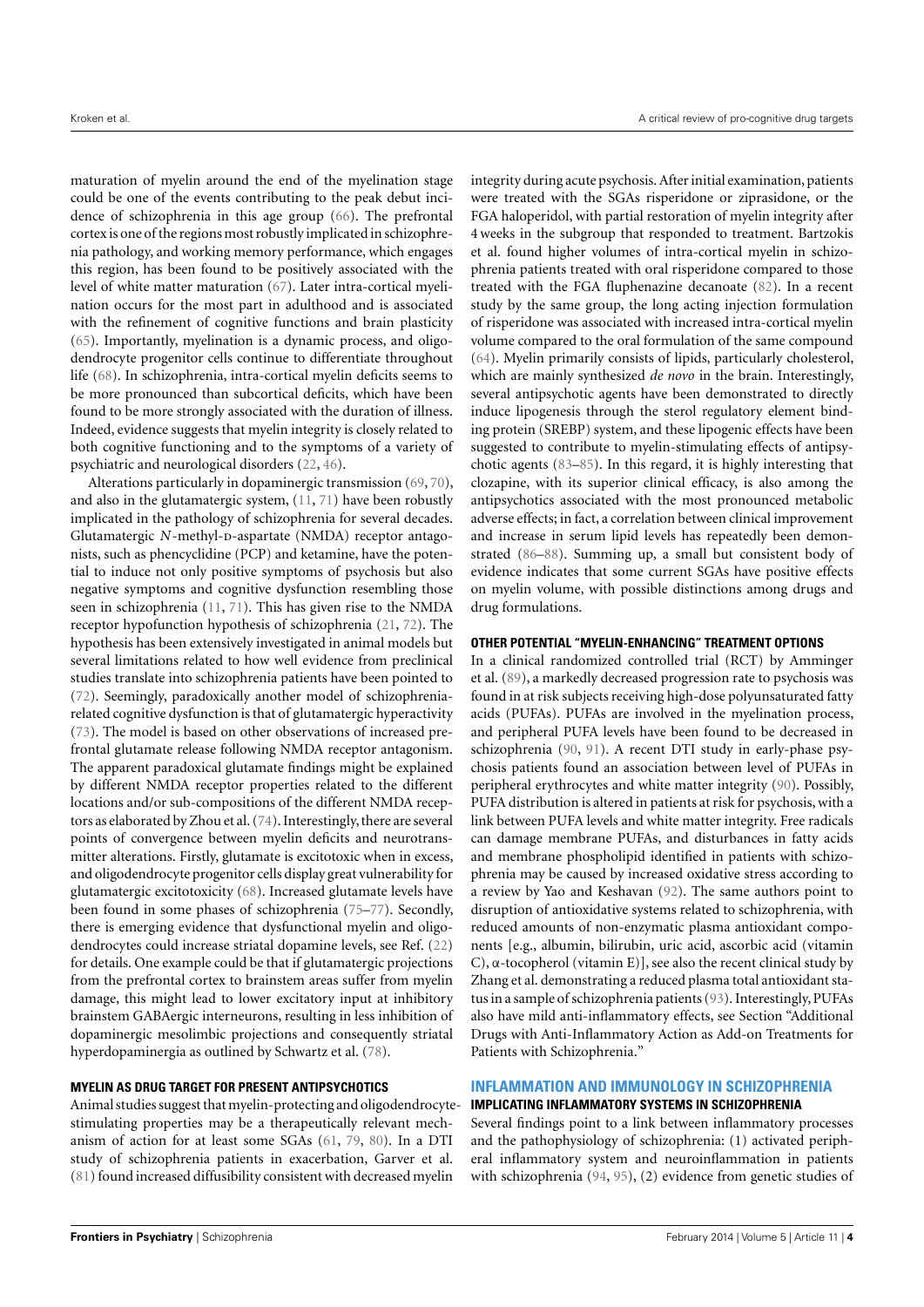correlation between schizophrenia and genes encoding for different components of the immune system [\(96–](#page-11-5)[98\)](#page-11-6), (3) post-mortem studies demonstrating up-regulated immune genes in the prefrontal cortex of patients with schizophrenia [\(99\)](#page-11-7), (4) findings that the raised risk of schizophrenia seen after maternal infections acts via immunological mechanism [\(23\)](#page-9-12), and (5) psychotic symptoms and cognitive dysfunction caused by immunological neurological syndromes [\(100\)](#page-11-8), e.g., the interesting line of pathophysiological evidence based on findings in autoimmune synaptic encephalitis (limbic encephalitis), where antibody formation against NMDA receptors is associated with a wide range of psychiatric symptoms, in some patients also with syndromes resembling schizophrenia [\(100\)](#page-11-8). Binding of NMDA antibodies has been found predominantly in the hippocampus [\(101\)](#page-11-9). Also, in systemic autoimmune disorders such as systemic lupus erythematosus (SLE), patients can suffer from various psychiatric syndromes, but the pathophysiology has yet to be characterized in detail [\(102\)](#page-11-10). A recent remarkable finding is that the levels of soluble receptors for the pro-inflammatory cytokine tumor necrosis factor (TNF)-α correlates with function in patients with schizophrenia compared to healthy individuals [\(103\)](#page-11-11), the same study also found increased levels of TNF-α in the treatment resistant group compared to treatment responders.

In the following sections, we highlight some of the main findings related to inflammation/immunology and schizophrenia, with the specific purpose of evaluating the status of immunemodulating treatment with cognitive-enhancing effects.

## **CYTOKINES**

In the context of inflammatory changes in schizophrenia, the majority of findings stem from the innate system, but components of the adaptive immunology system have also been implicated. The macrophages of the innate system induce the release of acutephase proteins [e.g., C-reactive protein (CRP) from hepatocytes] as well as producing and releasing cytokines [\(97\)](#page-11-12), all markers of inflammation [\(104\)](#page-11-13). Cytokines are also produced by peripherally activated endothelial cells and monocyte-derived dendritic cells [\(97\)](#page-11-12).

## **PERIPHERAL INFLAMMATORY FINDINGS IN SCHIZOPHRENIA**

Multiple studies have shown low-grade disturbances in the peripheral inflammatory system in patients with schizophrenia, see recent reviews [\(105](#page-11-14)[–107\)](#page-11-15). Pro-inflammatory changes include elevated serum measures of pro-inflammatory cytokines [interleukin (IL)-1β, IL-6, IL-8, TNF-α] and other pro-inflammatory factors [prostaglandin  $E_2$  (PGE<sub>2</sub>), CRP] and elevated monocyte counts and activated immune cells have been associated with schizophrenia [\(108\)](#page-11-16). Interestingly, some cytokines [IL-12, IFN-γ, TNF-α, soluble IL-2 receptor (sIL-2R)] may be trait markers for schizophrenia, while others are raised during phases of intensified symptoms (IL-1β, IL-6, and TGF-β) [\(106,](#page-11-17) [108\)](#page-11-16). Furthermore, some anti-inflammatory substances are elevated in subgroups of patients with schizophrenia [soluble IL-1 receptor antagonist (sIL-1RA), soluble IL-2 receptor antagonist (sIL-2RA), soluble TNF receptors (sTNFRs)1, sTNFR2 [\(109\)](#page-11-18), IL-10 (a cytokine with anti-inflammatory properties), and transforming growth factor (TGF)-β] [\(105\)](#page-11-14). A review [\(110\)](#page-11-19) identified decreased levels of IL-2

in patients with schizophrenia. IL-2 serves important functions in T-cell-mediated immunologic reactions. Although the findings of disturbances in the peripheral inflammatory system are not without inconsistencies, and the measurements of cytokines are sensible to a wide range of confounders (e.g., the influence of antipsychotic medication and metabolic status), there is firm evidence for a mixed picture of peripheral pro- and anti-inflammatory changes in a large proportion of patients with schizophrenia.

## **CENTRAL INFLAMMATORY FINDINGS IN PATIENTS WITH SCHIZOPHRENIA**

Brain neuroinflammation, in contrast to inflammation in other parts of the body, does not lead to leukocyte recruitment, but is characterized by activated microglia, the mononuclear phagocytes of the brain [\(111\)](#page-11-20). Microglia develop from primitive myeloid progenitors, and have various roles in the developing human brain including synaptic pruning, remodeling of axons, neuronal differentiation, and programed cell death [\(112\)](#page-11-21). PET studies using (R)[11C]PK11195 [\(95,](#page-11-4) [113\)](#page-11-22) have found microglial activation in schizophrenia, in addition to post-mortem studies demonstrating increased density and activation of microglia, though some of these studies have yielded conflicting evidence [\(112\)](#page-11-21). Activated microglia have increased levels of the translocator protein (TPSO) located at the mitochondrial membrane, and the binding of TPSO to the (R)[11C]PK11195 is utilized in PET studies as a measure of neuroinflammation, while other PET ligands for activated microglia are under development [\(113\)](#page-11-22). Free-water imaging [\(114\)](#page-11-23) is another mode of neuroinflammation imaging, and studies using this novel method have indicated widespread brain inflammation and early signs of neurodegeneration in first-episode patients with schizophrenia [\(115\)](#page-11-24).

## **Microglia, astrocytes, and the kynurenine pathway**

Activated microglia have many important functions besides phagocytosis, including cytokine production (IL-1β, IL-12, and TNF- $\alpha$ ) [\(94,](#page-11-3) [111\)](#page-11-20), most importantly crosstalk with the serotonin and glutamate neurotransmitter systems, involving the kynurenine pathway [\(116\)](#page-11-25). Activated microglia also induce functional changes in brain astrocytes, which release IL-6, IL-10, and TGF-β [\(94\)](#page-11-3). In the presence of pro-inflammatory cytokines, e.g., IFNγ and TNF-α, tryptophan catabolism to kynurenins in microglia and astrocytes is induced, resulting in the production of quinolinic acid (QUIN) in microglia and KYNA in astrocytes. QUIN is an NMDA agonist and potentially excitotoxic, while KYNA is an NMDA antagonist and also blocks the α7 nicotinic acetylcholine receptor (α7nAChR) [\(94,](#page-11-3) [116\)](#page-11-25). **[Figure 1](#page-5-0)** summarizes major points of the activated inflammatory responses in schizophrenia. The demonstration of elevated levels of KYNA in the cerebrospinal fluid (CSF) of patients with schizophrenia by two independent groups [\(117,](#page-11-26) [118\)](#page-11-27) in 2001 boosted research in brain inflammatory-related processes implicated in schizophrenia. Elevation of KYNA in the CSF and prefrontal cortex in patients with schizophrenia is now an established finding, and is probably a consequence of peripheral inflammation according to a recent review by Schwarcz et al. [\(119\)](#page-11-28). Elevated levels of KYNA are associated with decreased cognitive performance in animal models, including altered pre-pulse inhibition of the auditory startle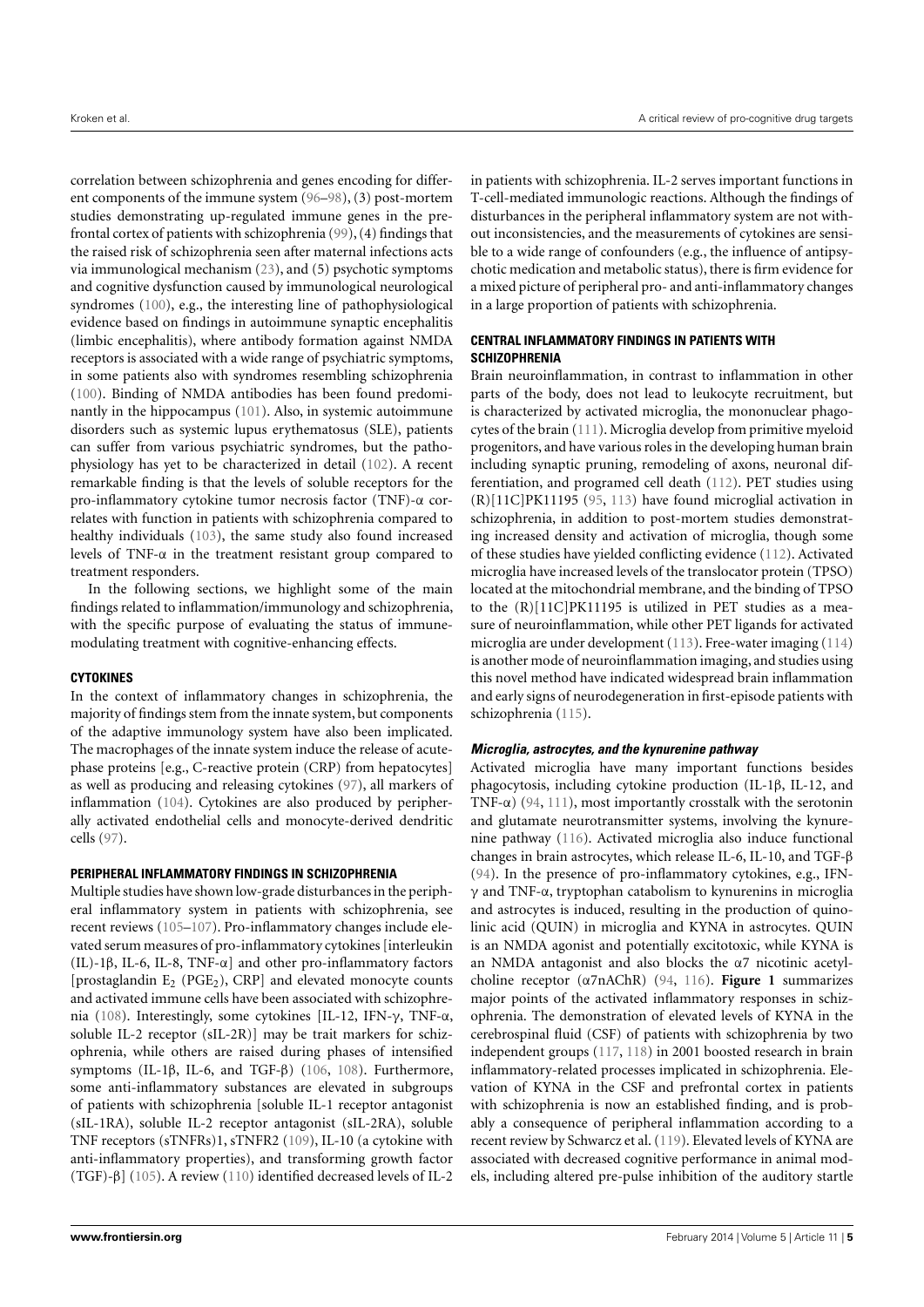

<span id="page-5-0"></span>response, deficits of working memory, and attentional set-shifting paradigms [\(120,](#page-11-29) [121\)](#page-11-30), while reducing KYNA resulted in improved cognitive performance in a wide range of tasks [\(121\)](#page-11-30). Adding to this, the kynurenic pathway also offers a possible explanation of how stress induces psychotic symptoms and cognitive dysfunction in schizophrenia by linking increased levels of glucocorticoids to the production of kynurenine in liver, subsequently converted to KYNA in the brain [\(121\)](#page-11-30). The kynurenic pathway offers several potential drug targets for the reduction of brain KYNA levels, which could improve cognitive function in schizophrenia. Candidate pharmacological agents related to schizophrenia treatment block, e.g., the enzyme kynurenine aminotransferase (KAT), which transforms kynurenine into KYNA. Most KYNA-lowering drugs still lack behavioral data [\(122\)](#page-11-31), while cerebrolysin, a peptidergic drug manufactured from purified porcine brain preparations, which lower brain tissue KYNA levels *in vitro* [\(123\)](#page-11-32) also have been found to improve cognition [\(124\)](#page-11-33). Interestingly, in a double blind RCT of patients with schizophrenia cerebrolysin (intravenous infusion) as add-on treatment to risperidone was found to improve scores at the Wechsler Adult Intelligence Scale and the Wechsler Memory Scale [\(124\)](#page-11-33). Cerebrolysin is generally welltolerated [\(125\)](#page-11-34) and has also demonstrated pro-cognitive effects in patients with dementia [\(126,](#page-11-35) [127\)](#page-11-36) and traumatic brain injury  $(128)$ . In another recent study, p-cycloserine (DSC), a partial agonist at the glycine site of the NMDA receptor, was also found to reduce the levels of KYNA in human post-mortem frontal cortex homogenates by dose-dependently blocking KAT [\(129\)](#page-11-38). DSC has also been found to improve memory consolidation and to reduce delusions in combination with cognitive behavioral therapy [\(130\)](#page-11-39).

## **IL-1**β**, S100B, BDNF**

In addition to elevated KYNA/QUIN, other aspects of an activated brain immune system can also have clinically important effects in schizophrenia. The proinflammatory cytokine IL-1β has been linked to glutamatergic excitotoxicity [\(131\)](#page-11-40), and close dynamic interactions between IL-1β and the NMDA receptor was the recently demonstrated [\(132\)](#page-11-41). Pro-inflammatory cytokines (e.g., IL-1) are also candidate causal agents implicated in the cerebral myelin damages discussed above, see [\(133,](#page-12-0) [134\)](#page-12-1). The protein S100B, produced by astrocytes, is a marker of astrocyte activation. Serving as an example of the pleiotropic effects associated with many inflammatory factors at low concentration, S100B has beneficial effects, limiting microglia activation, stress-related neuronal damage, and increase glutamate uptake by astrocytes, while at higher concentration it has detrimental effects, including induction of microglial TNF-α secretion and induced production of,e.g., COX2/PGE-2, IL-1β, etc. [\(135\)](#page-12-2). A meta-analysis concluded that serum levels of S100B may be elevated in schizophrenia, and disruptions of the blood–brain barrier (BBB) and/or active secretion by astrocytes were suggested as possible causes [\(136\)](#page-12-3).

The neurotrophin BDNF is among the substances secreted by immune cells during inflammation and immune responses [\(137\)](#page-12-4),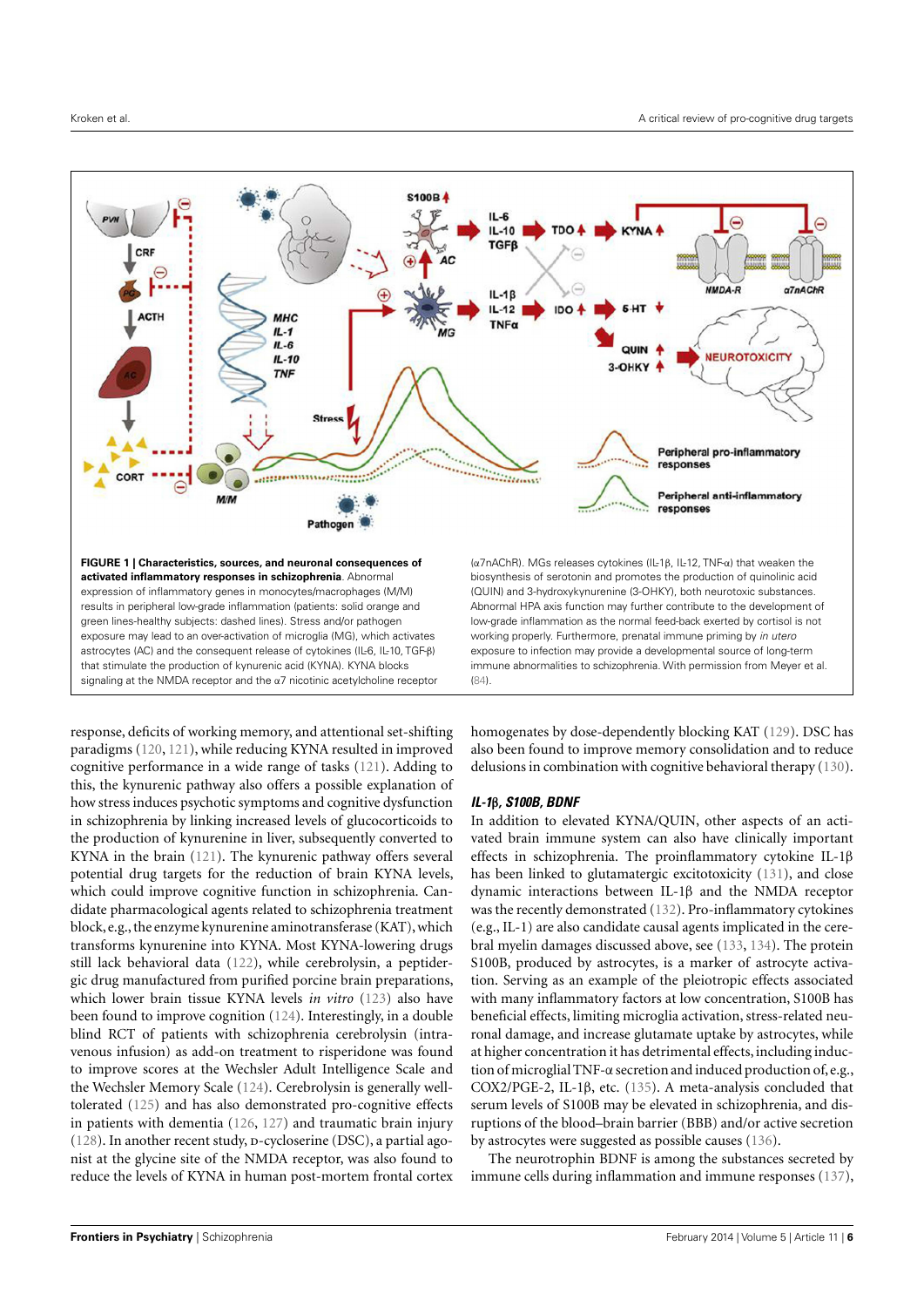and an inverse relationship between levels of BDNF and certain cytokines has been found [\(138\)](#page-12-5). BDNF has been implicated in widespread processes relevant to the pathophysiology of schizophrenia including neurodevelopment, synapse regulation, and neuroplasticity, as well as effects on cognition, see for example [\(138](#page-12-5)[–140\)](#page-12-6). BDNF has been found to be reduced in schizophrenia in both drug-naïve and chronic patients, although findings are not entirely consistent across studies. Furthermore, an association has been found between reduced neurocognitive function and reduced serum BDNF levels [\(139\)](#page-12-7). BDNF interacts with dopaminergic, glutamatergic, and serotonergic systems in the brain, see Nurjono et al. [\(138\)](#page-12-5) for a recent update. Regarding BDNF as a drug target, FGAs have been reported to lower peripheral BDNF, whereas SGAs either have no effect or increase BDNF, while antidepressants have been shown to increase BDNF [\(140\)](#page-12-6).

## **STRUCTURAL AND FUNCTIONAL CORRELATES OF INFLAMMATORY DISTURBANCES IN PATIENTS WITH SCHIZOPHRENIA**

Structural brain alterations associated with immune-related genetic polymorphisms were recently reviewed by Fineberg and Ellman [\(107\)](#page-11-15). The review identified associations between variability in the IL-1 gene complex and white and gray matter volume reductions in temporal and frontal brain regions, together with enlarged ventricles in patients with schizophrenia. Furthermore, this review discussed associations of IL-1 gene variations with decreased dorsolateral prefrontal function during different neurocognitive tasks [\(107\)](#page-11-15). In another review, Meyer [\(105\)](#page-11-14) found evidence for a positive correlation between the severity of cognitive deficits and the peripheral levels of IL-1β, IL-6, TNF-α, CRP, and S100B. While the correlation of the inflammatory disturbances with specific cognitive effects is not clarified in patients with schizophrenia, findings from animal studies and studies in non-schizophrenic individuals reveal associations of inflammatory disturbances with executive function, sustained attention, and working memory according to the review by Meyer et al. [\(105\)](#page-11-14).

## **ANTI-INFLAMMATORY EFFECTS OF ANTIPSYCHOTIC DRUGS**

Monji et al. [\(141\)](#page-12-8) recently reviewed studies (mostly *in vitro* and animal studies) concerning the capability of antipsychotic drugs to influence activated microglia. The review identified several studies showing that antipsychotic drugs significantly reduce the secretion of TNF-α, nitric oxide, IL-1β, and IL-2 from activated microglia. Furthermore, some drugs were found to have stronger inhibitory effects, e.g., risperidone, which inhibited the secretion of several cytokines from activated microglia more than haloperidol, and indications of clozapine-specific effects have also been reported. Moreover, in the context of the kynurenine pathway, one animal study demonstrated that chronic treatment with antipsychotic drugs reduces brain KYNA [\(142\)](#page-12-9). Meyer et al. [\(94\)](#page-11-3) reviewed the influence of antipsychotic treatment on peripheral cytokines in clinical populations and found that antipsychotics reduced the level of proinflammatory cytokines (IL-1β, IL-6, sIL-6R, TNF-α) while increasing peripheral production of anti-inflammatory substances such as (sIL-1RA, sIL-2R and IL-10). Here, SGAs seemed to have the most pronounced effects and a possible relation between the ability to normalize immune function and clinical effects were identified. Brain imaging studies investigating antipsychotic drug treatment in brain imaging paradigms capable of showing effects on neuroinflammation (e.g., PET/"free water" MRI) would truly improve this field of research, but we have not been able to identify any such studies.

## **THE EFFECTS OF ANTI-INFLAMMATORY/IMMUNE-MODULATING DRUGS IN THE TREATMENT OF SCHIZOPHRENIA Non-steroid anti-inflammatory drugs**

Based on the notion of activated immune responses in the brain and/or peripheral tissues, a few clinical studies have evaluated the effects of non-steroid anti-inflammatory drugs (NSAIDs) in schizophrenia. The pooled effects size in reducing total Positive and Negative Syndrome Scale (PANSS) score according to a recent meta-analysis of the effect of add-on treatment with NSAIDs [eight studies, two with aspirin  $(n=270)$ , six with celecoxib  $(n=504)$ ] to different antipsychotics showed non-significant benefit over placebo [\(143\)](#page-12-10). Treatment with aspirin alone was superior to placebo, while treatment with celecoxib was not; these conclusions were also drawn in a meta-analysis of Sommer et al. [\(144\)](#page-12-11). When the studies were categorized according to disease phase, the pooled analyses of all eight studies revealed positive effects of NSAIDs vs. placebo for first-episode patients. The authors concluded that the present data do not lend significant support to NSAIDs as add-on therapy to antipsychotic treatment for patients with schizophrenia. Another review agreed that indiscriminately suppressing inflammation seems not to be the optimal way of treating immunological disturbances associated with schizophrenia, and that treatment should aim at reversing glial loss, upregulating beneficial microglial activation and proliferation (MAP) together with other neuroprotective measures, while ideally downregulating harmful aspects of MAP [\(135\)](#page-12-2). At present, studies more precisely aiming to elucidate the putative pro-cognitive effects of treatment with NSAIDs in patients with schizophrenia are lacking, although non-significant effects were demonstrated in a small study [\(145\)](#page-12-12).

# **Erythropoietin**

Erythropoietin (EPO) is a cytokine with several identified functions in the brain [\(146\)](#page-12-13). In a 12-week, placebo-controlled study  $(n = 39)$  with stable schizophrenia patients, treatment with recombinant human EPO (40000 IU/week) improved neurocognitive function compared to placebo in the domains of delayed memory, language-semantic fluency, attention and perseverative errors [\(147\)](#page-12-14). An evaluation of gray matter development in the same study showed that gray matter loss was significantly less pronounced in the group treated with EPO [\(148\)](#page-12-15). Animal studies have supported a pro-cognitive effect of EPO treatment [\(146\)](#page-12-13). A systematic review identified multiple putative beneficial brain targets of EPO treatment, e.g., modulation of inflammation, neuroprotection, neurotransmission regulation, effects on BBB permeability, but the use of EPO can be limited by adverse effects such as thrombosis and cancer [\(149\)](#page-12-16). EPO has also been found to improve cognitive function in studies of patients with Parkinson's disease [\(150\)](#page-12-17) and multiple sclerosis [\(151\)](#page-12-18).

# **Minocycline**

The tetracycline antibiotic drug minocycline has also been tested as an add-on treatment for patients with schizophrenia, based on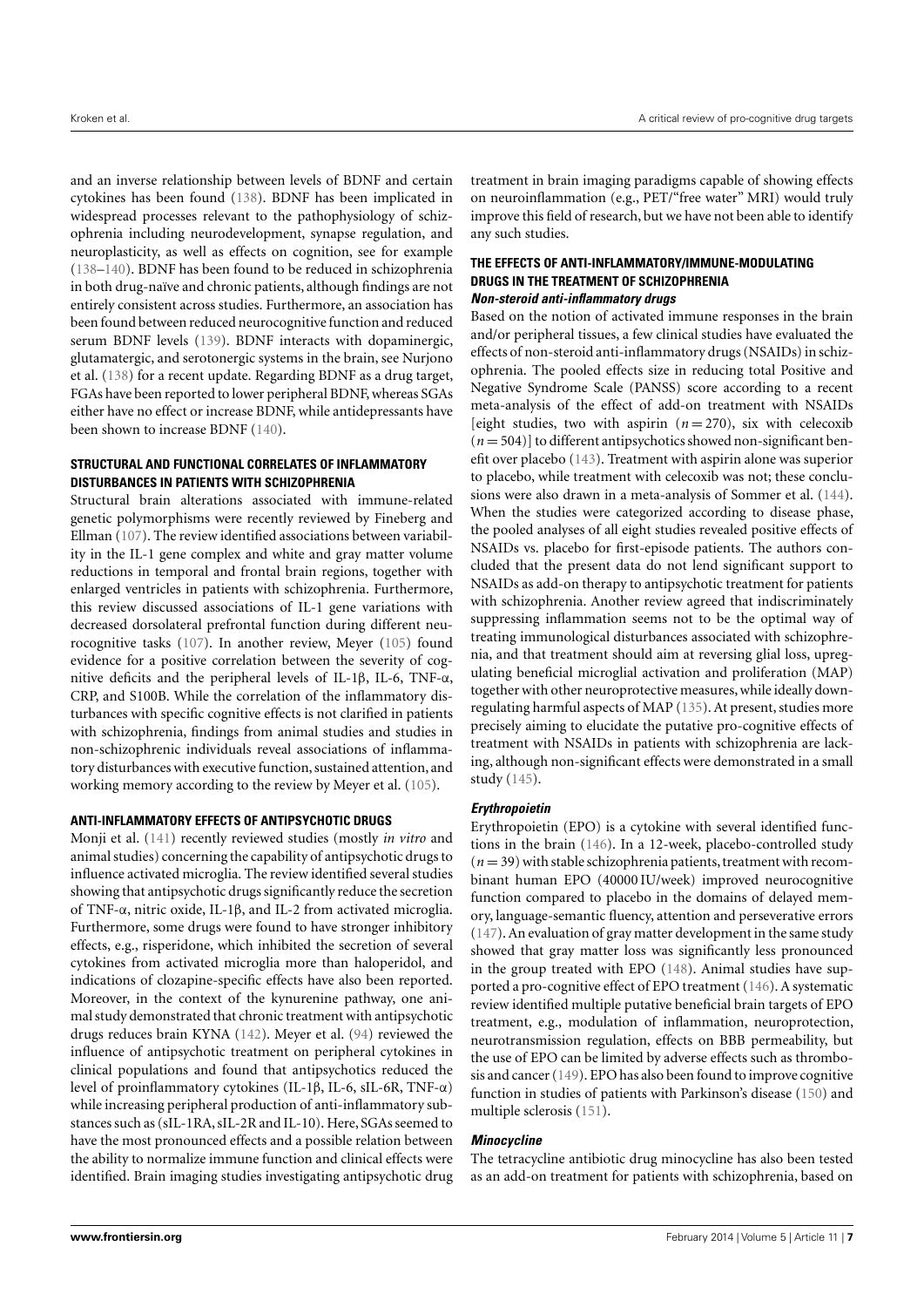evidence from animal studies that showed minocycline to have multiple actions including inhibition of microglial activation and the attenuation of adaptive immunity through the reduction of activity and expression of matrix metalloproteinases (MMPs). MMPs enable T-cells to migrate through the BBB by altering its permeability, a process associated with myelin degradation [\(152\)](#page-12-19). In a placebo-controlled, 6-month trial in patients with schizophrenia (54 patients receiving 200 mg minocycline and 26 patients receiving placebo), cognitive function (and negative symptoms) improved significantly in the minocycline-treated group, particularly in the domains of working memory, cognitive flexibility, and planning [\(153\)](#page-12-20). Chaudry et al. [\(154\)](#page-12-21) reported the results of a 1-year RCT of 155 early schizophrenia patients performed in Brazil and Pakistan, where minocycline reduced negative symptoms (adjusted difference 95% confidence interval 1.55–5.51 at the PANSS negative subscale), but no significant effects of treatment were found in tests for cognitive function. The meta-analysis of Sommer et al. [\(144\)](#page-12-11) identified four RCT studies with *n* = 182 patients given minocycline, and  $n = 166$  on placebo, the effects on cognition were not reported, but no significant effects on overall symptom severity were identified.

## **Additional drugs with anti-inflammatory action as add-on treatments for patients with schizophrenia**

The meta-analysis by Sommer et al. [\(144\)](#page-12-11) also investigated the effect of additional anti-inflammatory treatments. The outcome measure was the mean change in PANSS [\(155\)](#page-12-22) or the Brief Psychiatric Rating Scale [\(156\)](#page-12-23), and significant improvements of treatment with *n*-acetylcysteine ( $n = 140$ ), aspirin ( $n = 270$ ), and estrogens ( $n = 262$ ) were identified, while studies with davunetide and PUFAs (eicosapentanoic acid and docosahexanoic acids) did not show significant effects.

## **SUMMING UP PRO-COGNITIVE EFFECTS OF IMMUNOMODULATING/ANTI-INFLAMMATORY DRUG TREATMENT FOR PATIENTS WITH SCHIZOPHRENIA: CRITICAL METHODOLOGICAL PROBLEMS REMAIN**

The involvement of inflammatory/immunological factors in the pathophysiology of a large portion of patients with schizophrenia is well established through different lines of research, and data point to several links between these factors and cognitive dysfunction. Presently, many drugs with anti-inflammatory or immunomodulatory action have been tested (as add-on to antipsychotic treatment) for patients with schizophrenia, and while some have shown positive effects for global schizophrenia symptoms, the effects on cognition were not possible to assess in the recent meta-analysis by Sommer et al. [\(144\)](#page-12-11), as only 5 of 26 included studies reported data on cognitive tests and the heterogeneity of the cognitive tasks made it impossible to quantitatively review the effects. Furthermore, as highlighted by Sommer et al. the drugs tested that were shown to improve the symptoms of schizophrenia (*N*-acetylcysteine, estrogens, aspirin) have broad mechanisms of action, and it is not at all demonstrated that the improved symptoms are caused by anti-inflammatory actions. A further critical question to address in future drug research will be to establish reliable brain imaging methods to quantitatively assess neuroinflammation, as the levels of peripheral cytokines are only an indirect measure of brain neuroinflammation. PET studies with new ligands that specifically target activated microglia and the "free-water" MRI scanning seem promising, but extensive development remains before these methods are ready as outcome measures in drug discovery studies.

## **SUMMARY AND CONVERGENCE**

At present, pharmacological treatment of schizophrenia relies on antipsychotic drugs, which predominantly relieve positive psychotic symptoms and have little effect on the cognitive dysfunctions restricting the functional level of patients. However, recent developments in brain imaging, including novel specific PET ligands and MRI paradigms specifically investigating myelin integrity, neurotransmitter levels, and neuroinflammation, facilitate the unraveling of mechanisms underlying cognitive dysfunction in schizophrenia. Accumulating evidence supports a combined model including all these areas of pathology underlying the cognitive deficits in schizophrenia, schematically exemplified by **[Figure 2](#page-8-9)** for the interplay between prefrontal cortex, striatum, and brain stem. This joint model represents several potential procognitive drug targets at the level of neurotransmitters, lipids, and inflammatory markers, however, no current drugs aimed at these targets are so far definitely proven to be clinically useful as pro-cognitive drugs for patients with schizophrenia. Studies concerning immunomodulatory drugs, including EPO, minocycline, celecoxib, aspirin, estrogens, *n*-acetylcysteine have shown promising results in single studies, but have not yielded straightforward support for the use in clinical practice to enhance cognition.

# **FUTURE PERSPECTIVES**

Drugs that would reduce brain levels of KYNA (e.g., KAT inhibitors) are expected to improve cognitive dysfunctions in schizophrenia based on animal studies, but remain to be developed for clinical use. The possibility of pro-cognitive effects of drugs that have been used to treat other medical conditions for years, e.g., EPO, minocycline, and aspirin is attractive, also because the safety profile of many of these drugs are well known in neurological patients populations, reducing the costs of introducing the drugs as cognitive enhancers for schizophrenia patients. Several critical questions currently constraining progress remain to be solved, however. Firstly, uniformly accepted and standardized cognitive assessments for repeated measures must be agreed on for pro-cognitive drug studies in schizophrenia patients. Secondly, the refinement of brain imaging methods unto sufficient reliability and specificity (e.g., measuring neuroinflammation and myelin integrity) for use as outcome measures in pro-cognitive drug is essential for studies of putative cognition enhancers in humans. Thirdly, and at least of prominent importance in the field of further developments of pro-cognitive glutamatergic substances are the problems of translating findings in animal studies to human drug treatment.

However, even though the process of developing novel pharmacological agents is highly sophisticated, identifying novel treatment targets through thorough clinical and preclinical studies remains pivotal in the continued search for improved treatment of schizophrenia. The convergence of a disordered inflammatory system, disturbances in myelination/oligodendrocyte function,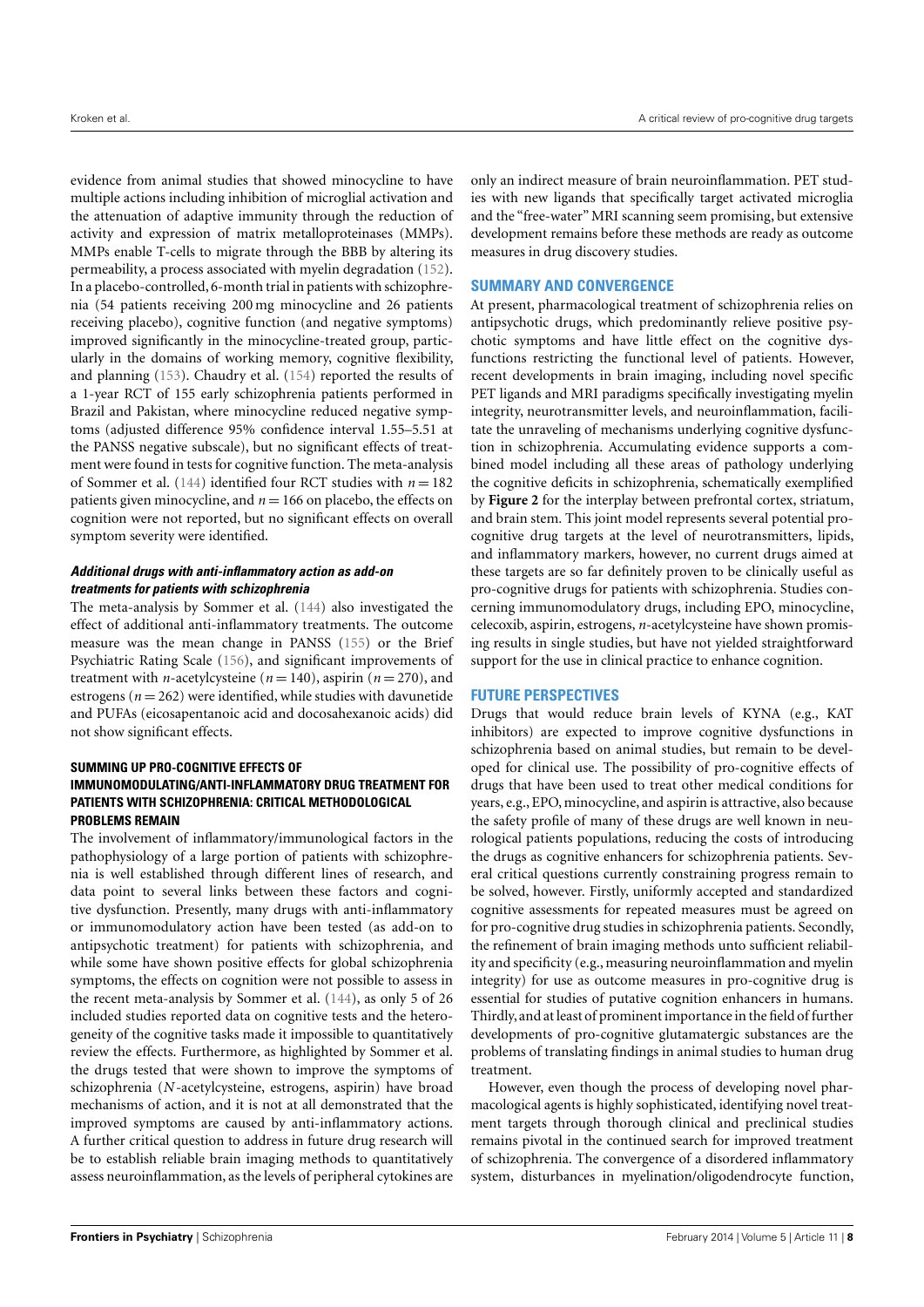

<span id="page-8-9"></span>and transmitter dysfunctions in schizophrenia open new paths for pro-cognitive drug discovery with putative large functional improvements to be achieved for patients with schizophrenia.

## **ACKNOWLEDGMENTS**

Parts of the research were funded by grants to Erik Johnsen from the Research Council of Norway, project no. 213727, and several grants from Helse Vest. Parts of the research were funded by an ERC Advanced Grant and by the NORMENT SFF from the Research Council of Norway to Kenneth Hugdahl and Silje Skrede.

## **REFERENCES**

- <span id="page-8-0"></span>1. Tandon R, Nasrallah HA, Keshavan MS. Schizophrenia, "just the facts" 4. Clinical features and conceptualization. *Schizophr Res* (2009) **110**:1–23. doi[:10.1016/j.schres.2009.03.005](http://dx.doi.org/10.1016/j.schres.2009.03.005)
- <span id="page-8-1"></span>2. World Health Organization. *The World Health Report 2001 – Mental Health: New Understanding, New Hope*. Geneva: WHO (2001).
- <span id="page-8-2"></span>3. Ustun TB, Rehm J, Chatterji S, Saxena S, Trotter R, Room R, et al. Multipleinformant ranking of the disabling effects of different health conditions in 14 countries. WHO/NIH Joint Project CAR Study Group. *Lancet* (1999) **354**:111–5. doi[:10.1016/S0140-6736\(98\)07507-2](http://dx.doi.org/10.1016/S0140-6736(98)07507-2)
- <span id="page-8-3"></span>4. Tandon R. Antipsychotics in the treatment of schizophrenia: an overview.*J Clin Psychiatry* (2011) **72**(Suppl 1):4–8. doi[:10.4088/JCP.10075su1.01](http://dx.doi.org/10.4088/JCP.10075su1.01)
- <span id="page-8-4"></span>5. Miyamoto S, Miyake N, Jarskog LF, Fleischhacker WW, Lieberman JA. Pharmacological treatment of schizophrenia: a critical review of the pharmacology and clinical effects of current and future therapeutic agents. *Mol Psychiatry* (2012) **17**(12):1206–27. doi[:10.1038/mp.2012.47](http://dx.doi.org/10.1038/mp.2012.47)
- <span id="page-8-5"></span>6. Shen WW. A history of antipsychotic drug development. *Compr Psychiatry* (1999) **40**:407–14. doi[:10.1016/S0010-440X\(99\)90082-2](http://dx.doi.org/10.1016/S0010-440X(99)90082-2)
- <span id="page-8-6"></span>7. Leucht S, Cipriani A, Spineli L, Mavridis D, Orey D, Richter F, et al. Comparative efficacy and tolerability of 15 antipsychotic drugs in schizophrenia: a multiple-treatments meta-analysis. *Lancet* (2013) **382**(9896):951. doi[:10.1016/](http://dx.doi.org/10.1016/S0140-6736(13)60733-3) [S0140-6736\(13\)60733-3](http://dx.doi.org/10.1016/S0140-6736(13)60733-3)
- <span id="page-8-7"></span>8. Meltzer HY. Update on typical and atypical antipsychotic drugs. *Annu Rev Med* (2012) **64**:393–406. doi[:10.1146/annurev-med-050911-161504](http://dx.doi.org/10.1146/annurev-med-050911-161504)
- <span id="page-8-8"></span>9. Meltzer HY, Massey BW. The role of serotonin receptors in the action of atypical antipsychotic drugs. *Curr Opin Pharmacol* (2011) **11**:59–67. doi[:10.1016/j.](http://dx.doi.org/10.1016/j.coph.2011.02.007) [coph.2011.02.007](http://dx.doi.org/10.1016/j.coph.2011.02.007)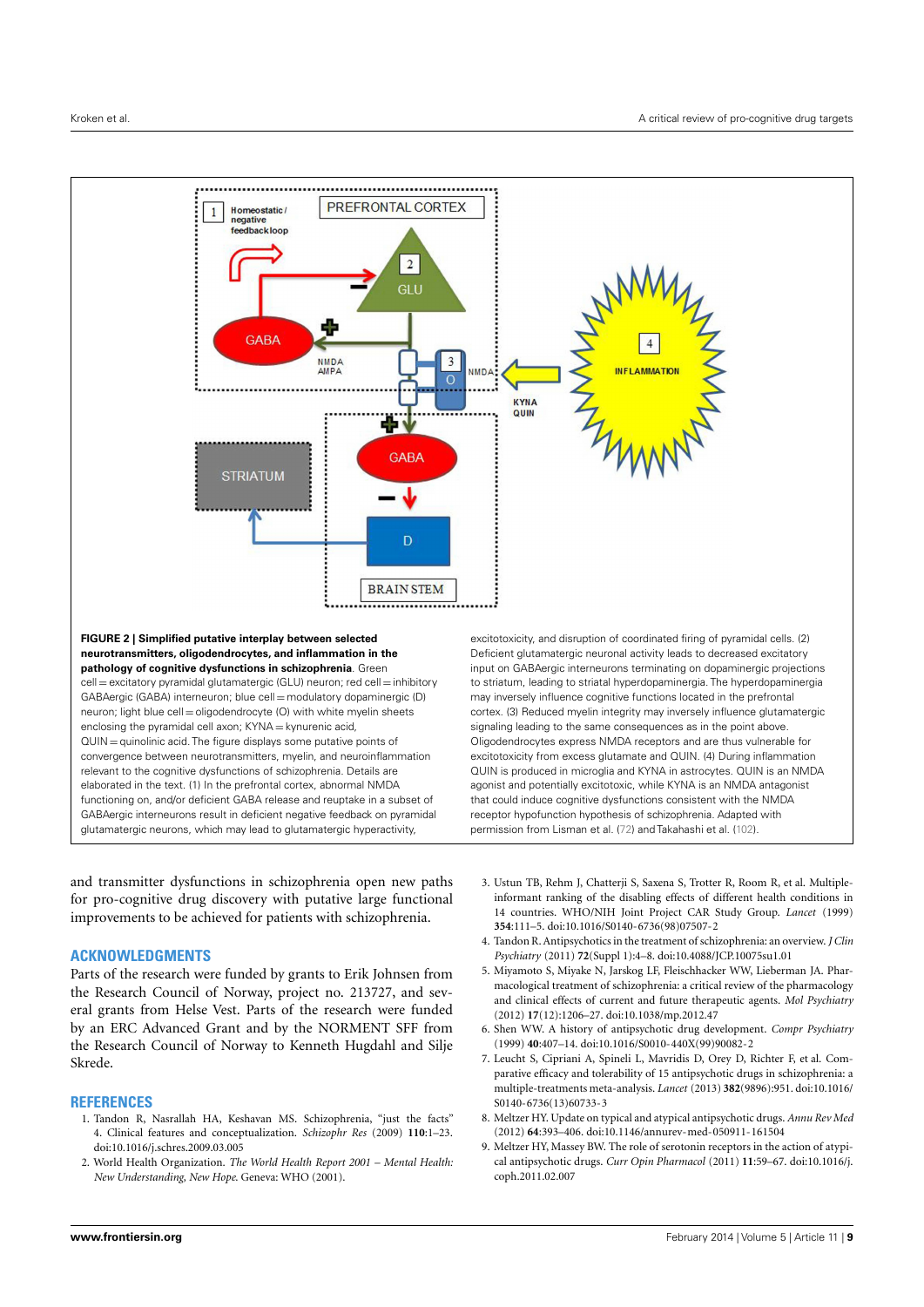- <span id="page-9-0"></span>10. Meltzer HY, Matsubara S, Lee JC. Classification of typical and atypical antipsychotic drugs on the basis of dopamine D-1, D-2 and serotonin2 pKi values. *J Pharmacol Exp Ther* (1989) **251**:238–46.
- <span id="page-9-1"></span>11. Kantrowitz JT, Javitt DC. N-methyl-d-aspartate (NMDA) receptor dysfunction or dysregulation: the final common pathway on the road to schizophrenia? *Brain Res Bull* (2010) **83**:108–21. doi[:10.1016/j.brainresbull.2010.04.006](http://dx.doi.org/10.1016/j.brainresbull.2010.04.006)
- 12. Gray JA, Roth BL. The pipeline and future of drug development in schizophrenia. *Mol Psychiatry* (2007) **12**:904–22. doi[:10.1038/sj.mp.4002062](http://dx.doi.org/10.1038/sj.mp.4002062)
- <span id="page-9-2"></span>13. Gray JA, Roth BL. Molecular targets for treating cognitive dysfunction in schizophrenia. *Schizophr Bull* (2007) **33**:1100–19. doi[:10.1093/schbul/sbm074](http://dx.doi.org/10.1093/schbul/sbm074)
- <span id="page-9-3"></span>14. Demjaha A, Egerton A, Murray RM, Kapur S, Howes OD, Stone JM, et al. Antipsychotic treatment resistance in schizophrenia associated with elevated glutamate levels but normal dopamine function. *Biol Psychiatry* (2013). doi[:10.1016/j.biopsych.2013.06.011](http://dx.doi.org/10.1016/j.biopsych.2013.06.011)
- <span id="page-9-4"></span>15. Green MF. What are the functional consequences of neurocognitive deficits in schizophrenia? *Am J Psychiatry* (1996) **153**:321–30.
- <span id="page-9-5"></span>16. Palmer BW, Dawes SE, Heaton RK. What do we know about neuropsychological aspects of schizophrenia? *Neuropsychol Rev* (2009) **19**:365–84. doi[:10.1007/s11065-009-9109-y](http://dx.doi.org/10.1007/s11065-009-9109-y)
- <span id="page-9-6"></span>17. Chou H-H, Twamley E, Swerdlow N. Towards medication-enhancement of cognitive interventions in schizophrenia. In: Geyer MA, Gross G, editors. *Novel Antischizophrenia Treatments*. Berlin: Springer (2012). p. 81–111.
- <span id="page-9-7"></span>18. Lameh J, McFarland K, Ohlsson J, Ek F, Piu F, Burstein E, et al. Discovery of potential antipsychotic agents possessing pro-cognitive properties. *Naunyn Schmiedebergs Arch Pharmacol* (2012) **385**:313–23. doi[:10.1007/s00210-011-](http://dx.doi.org/10.1007/s00210-011-0702-2) [0702-2](http://dx.doi.org/10.1007/s00210-011-0702-2)
- <span id="page-9-8"></span>19. Insel TR,Voon V, Nye JS, Brown VJ, Altevogt BM, Bullmore ET, et al. Innovative solutions to novel drug development in mental health. *Neurosci Biobehav Rev* (2013) **37**(10 Pt 1):2438–44. doi[:10.1016/j.neubiorev.2013.03.022](http://dx.doi.org/10.1016/j.neubiorev.2013.03.022)
- <span id="page-9-9"></span>20. Williams M. Productivity shortfalls in drug discovery: contributions from the preclinical sciences? *J Pharmacol Exp Ther* (2011) **336**:3–8. doi[:10.1124/jpet.](http://dx.doi.org/10.1124/jpet.110.171751) [110.171751](http://dx.doi.org/10.1124/jpet.110.171751)
- <span id="page-9-10"></span>21. Marek GJ, Behl B, Bespalov AY, Gross G, Lee Y, Schoemaker H. Glutamatergic (N-methyl-d-aspartate receptor) hypofrontality in schizophrenia: too little juice or a miswired brain? *Mol Pharmacol* (2010) **77**:317–26. doi[:10.1124/mol.](http://dx.doi.org/10.1124/mol.109.059865) [109.059865](http://dx.doi.org/10.1124/mol.109.059865)
- <span id="page-9-11"></span>22. Takahashi N, Sakurai T, Davis KL, Buxbaum JD. Linking oligodendrocyte and myelin dysfunction to neurocircuitry abnormalities in schizophrenia. *Prog Neurobiol* (2011) **93**:13–24. doi[:10.1016/j.pneurobio.2010.09.004](http://dx.doi.org/10.1016/j.pneurobio.2010.09.004)
- <span id="page-9-12"></span>23. Anderson G, Berk M, Dodd S, Bechter K, Altamura AC, Dell'Osso B, et al. Immuno-inflammatory, oxidative and nitrosative stress, and neuroprogressive pathways in the etiology, course and treatment of schizophrenia. *Prog Neuropsychopharmacol Biol Psychiatry* (2013) **42**:1–4. doi[:10.1016/j.pnpbp.](http://dx.doi.org/10.1016/j.pnpbp.2012.07.016) [2012.07.016](http://dx.doi.org/10.1016/j.pnpbp.2012.07.016)
- <span id="page-9-13"></span>24. Millan MJ, Agid Y, Brüne M, Bullmore ET, Carter CS, Clayton NS, et al. Cognitive dysfunction in psychiatric disorders: characteristics, causes and the quest for improved therapy. *Nat Rev Drug Discov* (2012) **11**:141–68. doi[:10.1038/nrd3628](http://dx.doi.org/10.1038/nrd3628)
- <span id="page-9-14"></span>25. Kahn RS, Keefe RE. Schizophrenia is a cognitive illness: time for a change in focus. *JAMA Psychiatry* (2013) **70**(10):1107–12. doi[:10.1001/jamapsychiatry.](http://dx.doi.org/10.1001/jamapsychiatry.2013.155) [2013.155](http://dx.doi.org/10.1001/jamapsychiatry.2013.155)
- 26. Weinberger DR. From neuropathology to neurodevelopment. *Lancet* (1995) **346**:552–7. doi[:10.1016/S0140-6736\(95\)91386-6](http://dx.doi.org/10.1016/S0140-6736(95)91386-6)
- 27. Caspi A, Reichenberg A, Weiser M, Rabinowitz J, Kaplan Z, Knobler H, et al. Cognitive performance in schizophrenia patients assessed before and following the first psychotic episode. *Schizophr Res* (2003) **65**:87–94. doi[:10.1016/S0920-](http://dx.doi.org/10.1016/S0920-9964(03)00056-2) [9964\(03\)00056-2](http://dx.doi.org/10.1016/S0920-9964(03)00056-2)
- <span id="page-9-15"></span>28. Gschwandtner U, Aston J, Borgwardt S, Drewe M, Feinendegen C, Lacher D, et al. Neuropsychological and neurophysiological findings in individuals suspected to be at risk for schizophrenia: preliminary results from the Basel early detection of psychosis study – Fruherkennung von Psychosen (FEPSY). *Acta Psychiatr Scand* (2003) **108**:152–5. doi[:10.1034/j.1600-0447.2003.00157.x](http://dx.doi.org/10.1034/j.1600-0447.2003.00157.x)
- <span id="page-9-16"></span>29. Heaton RK, Gladsjo J, Palmer BW, Kuck J, Marcotte TD, Jeste DV. Stability and course of neuropsychological deficits in schizophrenia. *Arch Gen Psychiatry* (2001) **58**:24–32. doi[:10.1001/archpsyc.58.1.24](http://dx.doi.org/10.1001/archpsyc.58.1.24)
- <span id="page-9-17"></span>30. Rund BR. A review of longitudinal studies of cognitive functions in schizophrenia patients. *Schizophr Bull* (1998) **24**:425–35. doi[:10.1093/oxfordjournals.](http://dx.doi.org/10.1093/oxfordjournals.schbul.a033337) [schbul.a033337](http://dx.doi.org/10.1093/oxfordjournals.schbul.a033337)
- <span id="page-9-18"></span>31. Nuechterlein KH, Barch DM, Gold JM, Goldberg TE, Green MF, Heaton RK. Identification of separable cognitive factors in schizophrenia. *Schizophr Res* (2004) **72**:29–39. doi[:10.1016/j.schres.2004.09.007](http://dx.doi.org/10.1016/j.schres.2004.09.007)
- <span id="page-9-19"></span>32. Dickinson D, Ramsey ME, Gold JM. Overlooking the obvious: a meta-analytic comparison of digit symbol coding tasks and other cognitive measures in schizophrenia. *Arch Gen Psychiatry* (2007) **64**:532–42. doi[:10.1001/archpsyc.](http://dx.doi.org/10.1001/archpsyc.64.5.532) [64.5.532](http://dx.doi.org/10.1001/archpsyc.64.5.532)
- <span id="page-9-20"></span>33. Heinrichs R, Zakzanis K. Neurocognitive deficit in schizophrenia: a quantitative review of the evidence. *Neuropsychology* (1998) **12**:426–45. doi[:10.1037/](http://dx.doi.org/10.1037/0894-4105.12.3.426) [0894-4105.12.3.426](http://dx.doi.org/10.1037/0894-4105.12.3.426)
- <span id="page-9-21"></span>34. Wilk CM, Gold JM, Bartko JJ, Dickerson F, Fenton WS, Knable M, et al. Test-retest stability of the repeatable battery for the assessment of neuropsychological status in schizophrenia. *Am J Psychiatry* (2002) **159**:838–44. doi[:10.1176/appi.ajp.159.5.838](http://dx.doi.org/10.1176/appi.ajp.159.5.838)
- 35. Wilk CM, Gold JM, Humber K, Dickerson F, Fenton WS, Buchanan RW. Brief cognitive assessment in schizophrenia: normative data for the repeatable battery for the assessment of neuropsychological status. *Schizophr Res* (2004) **70**:175–86. doi[:10.1016/j.schres.2003.10.009](http://dx.doi.org/10.1016/j.schres.2003.10.009)
- 36. Gold MJ, Queern C, Iannone VN, Buchanan RW. Repeatable battery for the assessment of neuropsychological status as a screening test in schizophrenia I: sensitivity, reliability, and validity. *Am J Psychiatry* (1999) **156**:1944–50.
- <span id="page-9-22"></span>37. Keefe RS. Should cognitive impairment be included in the diagnostic criteria for schizophrenia? *World Psychiatry* (2008) **7**:22–8. doi[:10.1002/j.2051-5545.](http://dx.doi.org/10.1002/j.2051-5545.2008.tb00142.x) [2008.tb00142.x](http://dx.doi.org/10.1002/j.2051-5545.2008.tb00142.x)
- <span id="page-9-23"></span>38. Green MF, Kern RS, Braff DL, Mintz J. Neurocognitive deficits and functional outcome in schizophrenia: are we measuring the "right stuff"? *Schizophr Bull* (2000) **26**:119–36. doi[:10.1093/oxfordjournals.schbul.a033430](http://dx.doi.org/10.1093/oxfordjournals.schbul.a033430)
- 39. Kaneda Y, Jayathilak K, Meltzer HY. Determinants of work outcome in schizophrenia and schizoaffective disorder: role of cognitive function. *Psychiatry Res* (2009) **169**:178–9. doi[:10.1016/j.psychres.2008.08.003](http://dx.doi.org/10.1016/j.psychres.2008.08.003)
- <span id="page-9-25"></span>40. Laes JR, Sponheim SR. Does cognition predict community function only in schizophrenia? A study of schizophrenia patients, bipolar affective disorder patients, and community control subjects. *Schizophr Res* (2006) **84**:121–31. doi[:10.1016/j.schres.2005.11.023](http://dx.doi.org/10.1016/j.schres.2005.11.023)
- <span id="page-9-24"></span>41. Tsang HW, Leung AY, Chung RC, Bell M, Cheung WM. Review on vocational predictors: a systematic review of predictors of vocational outcomes among individuals with schizophrenia: an update since 1998. *Aust N Z J Psychiatry* (2010) **44**:495–504. doi[:10.3109/00048671003785716](http://dx.doi.org/10.3109/00048671003785716)
- <span id="page-9-26"></span>42. McClure MM, Bowie CR, Patterson TL, Heaton RK, Weaver C, Anderson H, et al. Correlations of functional capacity and neuropsychological performance in older patients with schizophrenia: evidence for specificity of relationships? *Schizophr Res* (2007) **89**:330–8. doi[:10.1016/j.schres.2006.07.024](http://dx.doi.org/10.1016/j.schres.2006.07.024)
- <span id="page-9-27"></span>43. Nuechterlein K, Green M, Kern R, Baade L, Barch D, Cohen J, et al. The MATRICS consensus cognitive battery, part 1: test selection, reliability, and validity. *Am J Psychiatry* (2008) **165**:203–13. doi[:10.1176/appi.ajp.2007.](http://dx.doi.org/10.1176/appi.ajp.2007.07010042) [07010042](http://dx.doi.org/10.1176/appi.ajp.2007.07010042)
- <span id="page-9-28"></span>44. Keefe RS, Fox KH, Harvey PD, Cucchiaro J, Siu C, Loebel A. Characteristics of the MATRICS consensus cognitive battery in a 29-site antipsychotic schizophrenia clinical trial. *Schizophr Res* (2011) **125**:161–8. doi[:10.1016/j.schres.](http://dx.doi.org/10.1016/j.schres.2010.09.015) [2010.09.015](http://dx.doi.org/10.1016/j.schres.2010.09.015)
- <span id="page-9-29"></span>45. Burton CZ, Vella L, Harvey PD, Patterson TL, Heaton RK, Twamley EW. Factor structure of the MATRICS consensus cognitive battery (MCCB) in schizophrenia. *Schizophr Res* (2013) **146**:244–8. doi[:10.1016/j.schres.2013.02.026](http://dx.doi.org/10.1016/j.schres.2013.02.026)
- <span id="page-9-30"></span>46. Fields RD. White matter in learning, cognition and psychiatric disorders.*Trends Neurosci* (2008) **31**:361–70. doi[:10.1016/j.tins.2008.04.001](http://dx.doi.org/10.1016/j.tins.2008.04.001)
- <span id="page-9-31"></span>47. Puri BK. Progressive structural brain changes in schizophrenia. *Expert Rev Neurother* (2010) **10**:33–42. doi[:10.1586/ern.09.142](http://dx.doi.org/10.1586/ern.09.142)
- <span id="page-9-32"></span>48. Ellison-Wright I, Bullmore E. Meta-analysis of diffusion tensor imaging studies in schizophrenia. *Schizophr Res* (2009) **108**:3–10. doi[:10.1016/j.schres.](http://dx.doi.org/10.1016/j.schres.2008.11.021) [2008.11.021](http://dx.doi.org/10.1016/j.schres.2008.11.021)
- <span id="page-9-33"></span>49. Walterfang M, Wood SJ, Velakoulis D, Pantelis C. Neuropathological, neurogenetic and neuroimaging evidence for white matter pathology in schizophrenia. *Neurosci Biobehav Rev* (2006) **30**:918–48. doi[:10.1016/j.neubiorev.](http://dx.doi.org/10.1016/j.neubiorev.2006.02.001) [2006.02.001](http://dx.doi.org/10.1016/j.neubiorev.2006.02.001)
- <span id="page-9-34"></span>50. Rigucci S, Rossi-Espagnet C, Ferracuti S, De Carolis A, Corigliano V, Carducci F, et al. Comparelli, anatomical substrates of cognitive and clinical dimensions in first episode schizophrenia. *Acta Psychiatr Scand* (2012) **128**:261–70. doi[:10.1111/acps.12051](http://dx.doi.org/10.1111/acps.12051)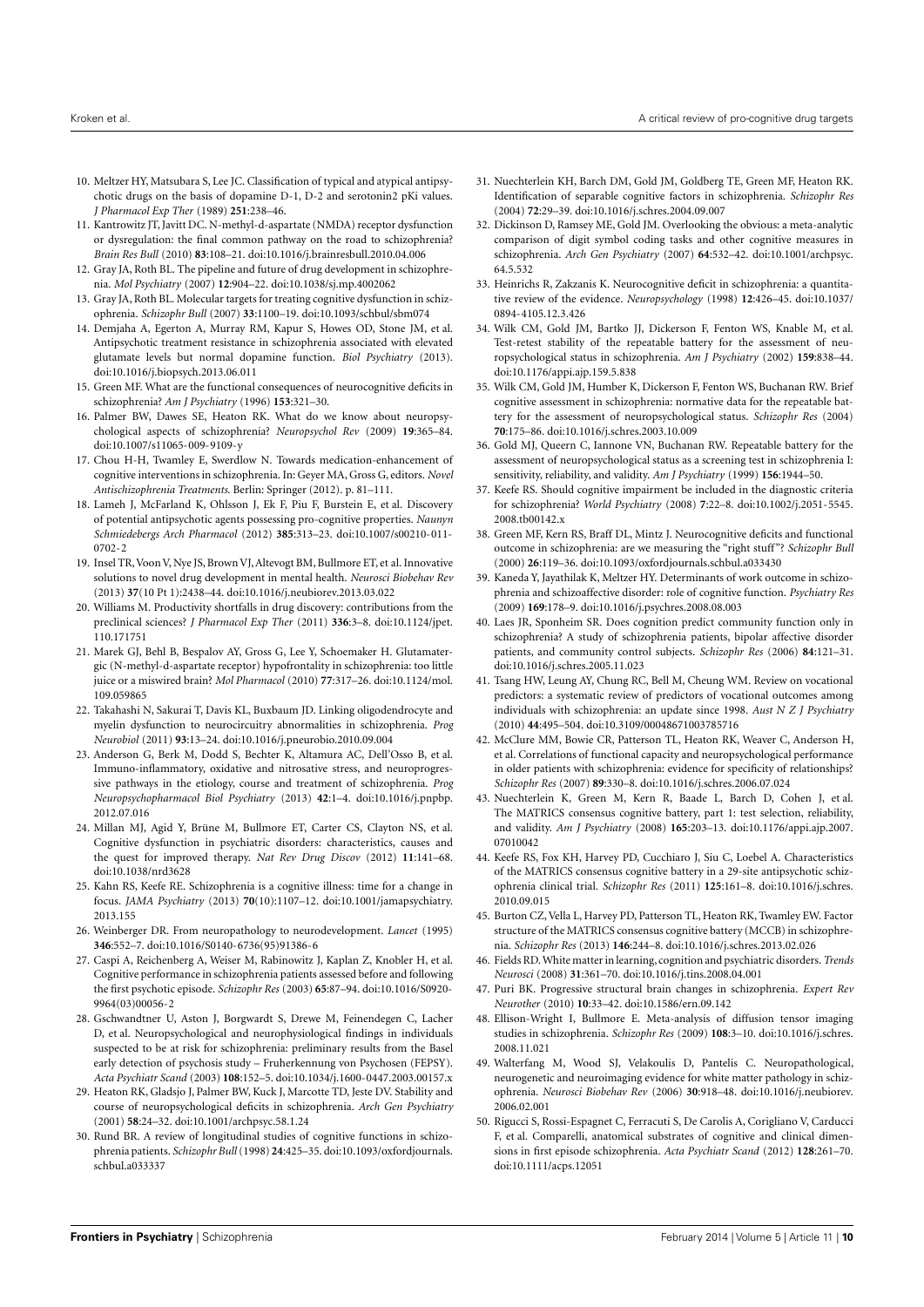- <span id="page-10-0"></span>51. Nazeri A, Mallar Chakravarty M, Felsky D, Lobaugh NJ, Rajji TK, Mulsant BH, et al. Alterations of superficial white matter in schizophrenia and relationship to cognitive performance. *Neuropsychopharmacology* (2013) **38**:1954–62. doi[:10.1038/npp.2013.93](http://dx.doi.org/10.1038/npp.2013.93)
- <span id="page-10-1"></span>52. Ruiz S, Birbaumer N, Sitaram R. Abnormal neural connectivity in schizophrenia and fMRI-brain-computer interface as a potential therapeutic approach. *Front Psychiatry* (2013) **4**:17. doi[:10.3389/fpsyt.2013.00017](http://dx.doi.org/10.3389/fpsyt.2013.00017)
- <span id="page-10-3"></span>53. Fornito A, Zalesky A, Pantelis C, Bullmore ET. Schizophrenia, neuroimaging and connectomics. *Neuroimage* (2012) **62**:2296–314. doi[:10.1016/j.](http://dx.doi.org/10.1016/j.neuroimage.2011.12.090) [neuroimage.2011.12.090](http://dx.doi.org/10.1016/j.neuroimage.2011.12.090)
- <span id="page-10-2"></span>54. Pettersson-Yeo W, Allen P, Benetti S, McGuire P, Mechelli A. Dysconnectivity in schizophrenia: where are we now? *Neurosci Biobehav Rev* (2011) **35**:1110–24. doi[:10.1016/j.neubiorev.2010.11.004](http://dx.doi.org/10.1016/j.neubiorev.2010.11.004)
- <span id="page-10-4"></span>55. Hugdahl K, Loberg EM, Nygard M. Left temporal lobe structural and functional abnormality underlying auditory hallucinations in schizophrenia. *Front Neurosci* (2009) **3**:34–45. doi[:10.3389/neuro.01.001.2009](http://dx.doi.org/10.3389/neuro.01.001.2009)
- <span id="page-10-5"></span>56. Raichle M. Two views of brain function. *Trends Cogn Sci* (2010) **14**:180–90. doi[:10.1016/j.tics.2010.01.008](http://dx.doi.org/10.1016/j.tics.2010.01.008)
- <span id="page-10-6"></span>57. Hugdahl K, Løberg E-M, Nygård M. Left temporal lobe structural and functional abnormality underlying auditory hallucinations. *Front Neurosci* (2009) **3**(1):34–45. doi[:10.3389/neuro.01.001.2009](http://dx.doi.org/10.3389/neuro.01.001.2009)
- <span id="page-10-7"></span>58. Hugdahl K, Rund B, Lund A, Asbjørnsen A, Egeland J, Landrø N, et al. Brain activation measured with fMRI during a mental arithmetic task in schizophrenia and major depression. *Am J Psychiatry* (2004) **161**(2):286–93. doi[:10.1176/appi.ajp.161.2.286](http://dx.doi.org/10.1176/appi.ajp.161.2.286)
- <span id="page-10-8"></span>59. Alexander A, Lee J, Lazar M, Field A. Diffusion tensor imaging of the brain. *Neurotherapeutics* (2007) **4**:316–29. doi[:10.1016/j.nurt.2007.05.011](http://dx.doi.org/10.1016/j.nurt.2007.05.011)
- <span id="page-10-9"></span>60. Ongur D, Du F. Probing myelin and axon abnormalities separately in psychiatric disorders using MRI techniques. *Front Integr Neurosci* (2013) **7**:24. doi[:10.3389/fnint.2013.00024](http://dx.doi.org/10.3389/fnint.2013.00024)
- <span id="page-10-10"></span>61. Kimoto S, Okuda A, Toritsuka M, Yamauchi T, Makinodan M, Okuda H, et al. Olanzapine stimulates proliferation but inhibits differentiation in rat oligodendrocyte precursor cell cultures. *Prog Neuropsychopharmacol Biol Psychiatry* (2011) **35**:1950–6. doi[:10.1016/j.pnpbp.2011.07.011](http://dx.doi.org/10.1016/j.pnpbp.2011.07.011)
- <span id="page-10-11"></span>62. van den Heuvel MP, Mandl RC, Stam CJ, Kahn RS, Hulshoff Pol HE. Aberrant frontal and temporal complex network structure in schizophrenia: a graph theoretical analysis. *J Neurosci* (2010) **30**:15915–26. doi[:10.1523/JNEUROSCI.](http://dx.doi.org/10.1523/JNEUROSCI.2874-10.2010) [2874-10.2010](http://dx.doi.org/10.1523/JNEUROSCI.2874-10.2010)
- <span id="page-10-12"></span>63. van den Heuvel MP, Sporns O, Collin G, Scheewe T, Mandl RC, Cahn W, et al. Abnormal rich club organization and functional brain dynamics in schizophrenia.*JAMA Psychiatry* (2013) **70**:783–92. doi[:10.1001/jamapsychiatry.2013.](http://dx.doi.org/10.1001/jamapsychiatry.2013.1328) [1328](http://dx.doi.org/10.1001/jamapsychiatry.2013.1328)
- <span id="page-10-13"></span>64. Bartzokis G, Lu PH, Raven EP, Amar CP, Detore NR, Couvrette AJ, et al. Impact on intracortical myelination trajectory of long acting injection versus oral risperidone in first-episode schizophrenia. *Schizophr Res* (2012) **140**:122–8. doi[:10.1016/j.schres.2012.06.036](http://dx.doi.org/10.1016/j.schres.2012.06.036)
- <span id="page-10-15"></span>65. Bartzokis G. Neuroglialpharmacology: myelination as a shared mechanism of action of psychotropic treatments. *Neuropharmacology* (2012) **62**:2137–53. doi[:10.1016/j.neuropharm.2012.01.015](http://dx.doi.org/10.1016/j.neuropharm.2012.01.015)
- <span id="page-10-14"></span>66. Catts VS, Fung SJ, Long LE, Joshi D, Vercammen A, Allen KM, et al. Rethinking schizophrenia in the context of normal neurodevelopment. *Front Cell Neurosci* (2013) **7**:60. doi[:10.3389/fncel.2013.00060](http://dx.doi.org/10.3389/fncel.2013.00060)
- <span id="page-10-16"></span>67. Fields RC, Aft RL, Gillanders WE, Eberlein TJ, Margenthaler JA. Treatment and outcomes of patients with primary breast sarcoma. *Am J Surg* (2008) **196**:559–61. doi[:10.1016/j.amjsurg.2008.06.010](http://dx.doi.org/10.1016/j.amjsurg.2008.06.010)
- <span id="page-10-17"></span>68. Walterfang M, Velakoulis D, Whitford TJ, Pantelis C. Understanding aberrant white matter development in schizophrenia: an avenue for therapy? *Expert Rev Neurother* (2011) **11**:971–87. doi[:10.1586/ern.11.76](http://dx.doi.org/10.1586/ern.11.76)
- <span id="page-10-18"></span>69. Howes OD, Kapur S. The dopamine hypothesis of schizophrenia: version III – the final common pathway. *Schizophr Bull* (2009) **35**:549–62. doi[:10.1093/](http://dx.doi.org/10.1093/schbul/sbp006) [schbul/sbp006](http://dx.doi.org/10.1093/schbul/sbp006)
- <span id="page-10-19"></span>70. Howes OD, Kambeitz J, Kim E, Stahl D, Slifstein M, Abi-Dargham A, et al. The nature of dopamine dysfunction in schizophrenia and what this means for treatment. *Arch Gen Psychiatry* (2012) **69**:776–86. doi[:10.1001/](http://dx.doi.org/10.1001/archgenpsychiatry.2012.169) [archgenpsychiatry.2012.169](http://dx.doi.org/10.1001/archgenpsychiatry.2012.169)
- <span id="page-10-20"></span>71. Snyder MA, Gao WJ. NMDA hypofunction as a convergence point for progression and symptoms of schizophrenia. *Front Cell Neurosci* (2013) **7**:31. doi[:10.3389/fncel.2013.00031](http://dx.doi.org/10.3389/fncel.2013.00031)
- <span id="page-10-21"></span>72. Gilmour G, Dix S, Fellini L, Gastambide F, Plath N, Steckler T, et al. NMDA receptors, cognition and schizophrenia – testing the validity of the NMDA receptor hypofunction hypothesis. *Neuropharmacology* (2012) **62**:1401–12. doi[:10.1016/j.neuropharm.2011.03.015](http://dx.doi.org/10.1016/j.neuropharm.2011.03.015)
- <span id="page-10-22"></span>73. Javitt DC. Glutamate as a therapeutic target in psychiatric disorders. *Mol Psychiatry* (2004) **9**:984–97, 979. doi[:10.1038/sj.mp.4001602](http://dx.doi.org/10.1038/sj.mp.4001602)
- <span id="page-10-23"></span>74. Zhou Q, Sheng M. NMDA receptors in nervous system diseases. *Neuropharmacology* (2013) **74**:69–75. doi[:10.1016/j.neuropharm.2013.03.030](http://dx.doi.org/10.1016/j.neuropharm.2013.03.030)
- <span id="page-10-24"></span>75. Theberge J, Bartha R, Drost DJ, Menon RS, Malla A, Takhar J, et al. Glutamate and glutamine measured with 4.0 T proton MRS in never-treated patients with schizophrenia and healthy volunteers. *Am J Psychiatry* (2002) **159**:1944–6. doi[:10.1176/appi.ajp.159.11.1944](http://dx.doi.org/10.1176/appi.ajp.159.11.1944)
- 76. Olbrich HM, Valerius G, Rusch N, Buchert M, Thiel T, Hennig J, et al. Frontolimbic glutamate alterations in first episode schizophrenia: evidence from a magnetic resonance spectroscopy study.*World J Biol Psychiatry* (2008) **9**:59–63. doi[:10.1080/15622970701227811](http://dx.doi.org/10.1080/15622970701227811)
- <span id="page-10-25"></span>77. Ota M, Ishikawa M, Sato N, Hori H, Sasayama D, Hattori K, et al. Glutamatergic changes in the cerebral white matter associated with schizophrenic exacerbation. *Acta Psychiatr Scand* (2012) **126**:72–8. doi[:10.1111/j.1600-0447.2012.](http://dx.doi.org/10.1111/j.1600-0447.2012.01853.x) [01853.x](http://dx.doi.org/10.1111/j.1600-0447.2012.01853.x)
- <span id="page-10-26"></span>78. Schwartz TL, Sachdeva S, Stahl SM. Glutamate neurocircuitry: theoretical underpinnings in schizophrenia. *Front Pharmacol* (2012) **3**:195. doi[:10.3389/](http://dx.doi.org/10.3389/fphar.2012.00195) [fphar.2012.00195](http://dx.doi.org/10.3389/fphar.2012.00195)
- <span id="page-10-27"></span>79. Xiao L, Xu H, Zhang Y, Wei Z, He J, Jiang W, et al. Quetiapine facilitates oligodendrocyte development and prevents mice from myelin breakdown and behavioral changes. *Mol Psychiatry* (2008) **13**:697–708. doi[:10.1038/sj.mp.](http://dx.doi.org/10.1038/sj.mp.4002064) [4002064](http://dx.doi.org/10.1038/sj.mp.4002064)
- <span id="page-10-28"></span>80. Zhang Y, Xu H, Jiang W, Xiao L, Yan B, He J, et al. Quetiapine alleviates the cuprizone-induced white matter pathology in the brain of C57BL/6 mouse. *Schizophr Res* (2008) **106**:182–91. doi[:10.1016/j.schres.2008.](http://dx.doi.org/10.1016/j.schres.2008.09.013) [09.013](http://dx.doi.org/10.1016/j.schres.2008.09.013)
- <span id="page-10-29"></span>81. Garver DL, Holcomb JA, Christensen JD. Compromised myelin integrity during psychosis with repair during remission in drug-responding schizophrenia. *Int J Neuropsychopharmacol* (2008) **11**:49–61. doi[:10.1017/](http://dx.doi.org/10.1017/S1461145707007730) [S1461145707007730](http://dx.doi.org/10.1017/S1461145707007730)
- <span id="page-10-30"></span>82. Bartzokis G, Lu PH, Stewart SB, Oluwadara B, Lucas AJ, Pantages J, et al. In vivo evidence of differential impact of typical and atypical antipsychotics on intracortical myelin in adults with schizophrenia. *Schizophr Res* (2009) **113**:322–31. doi[:10.1016/j.schres.2009.06.014](http://dx.doi.org/10.1016/j.schres.2009.06.014)
- <span id="page-10-31"></span>83. Ferno J, Raeder MB, Vik-Mo AO, Skrede S, Glambek M, Tronstad KJ, et al. Antipsychotic drugs activate SREBP-regulated expression of lipid biosynthetic genes in cultured human glioma cells: a novel mechanism of action? *Pharmacogenomics J* (2005) **5**:298–304. doi[:10.1038/sj.tpj.6500323](http://dx.doi.org/10.1038/sj.tpj.6500323)
- <span id="page-10-37"></span>84. Ferno J, Skrede S, Vik-Mo A, Havik B, Steen V. Drug-induced activation of SREBP-controlled lipogenic gene expression in CNS-related cell lines: marked differences between various antipsychotic drugs. *BMC Neurosci* (2006) **7**:69. doi[:10.1186/1471-2202-7-69](http://dx.doi.org/10.1186/1471-2202-7-69)
- <span id="page-10-32"></span>85. Skrede S, Fernø J, Vázquez MJ, Fjær S, Pavlin T, Lunder N, et al. Olanzapine, but not aripiprazole, weight-independently elevates serum triglycerides and activates lipogenic gene expression in female rats. *Int J Neuropsychopharmacol* (2012) **15**:163–79. doi[:10.1017/S1461145711001271](http://dx.doi.org/10.1017/S1461145711001271)
- <span id="page-10-33"></span>86. Leucht S, Cipriani A, Spineli L, Mavridis D, Örey D, Richter F, et al. Comparative efficacy and tolerability of 15 antipsychotic drugs in schizophrenia: a multiple-treatments meta-analysis. *Lancet* (2013) **382**:951–62. doi[:10.1016/](http://dx.doi.org/10.1016/S0140-6736(13)60733-3) [S0140-6736\(13\)60733-3](http://dx.doi.org/10.1016/S0140-6736(13)60733-3)
- 87. Procyshyn RM, Wasan KM, Thornton AE, Barr AM, Chen EY, Pomarol-Clotet E, et al. Changes in serum lipids, independent of weight, are associated with changes in symptoms during long-term clozapine treatment. *J Psychiatry Neurosci* (2007) **32**:331–8.
- <span id="page-10-34"></span>88. Lally J, Gallagher A, Bainbridge E, Avalos G, Ahmed M, McDonald C. Increases in triglyceride levels are associated with clinical response to clozapine treatment. *J Psychopharmacol* (2013) **27**:401–3. doi[:10.1177/0269881112472568](http://dx.doi.org/10.1177/0269881112472568)
- <span id="page-10-35"></span>89. Amminger GP, Schafer MR, Papageorgiou K, Klier CM, Cotton SM, Harrigan SM, et al. Long-chain omega-3 fatty acids for indicated prevention of psychotic disorders: a randomized, placebo-controlled trial. *Arch Gen Psychiatry* (2010) **67**:146–54. doi[:10.1001/archgenpsychiatry.2009.192](http://dx.doi.org/10.1001/archgenpsychiatry.2009.192)
- <span id="page-10-36"></span>90. Peters BD, Machielsen MW, Hoen WP, Caan MW, Malhotra AK, Szeszko PR, et al. Polyunsaturated fatty acid concentration predicts myelin integrity in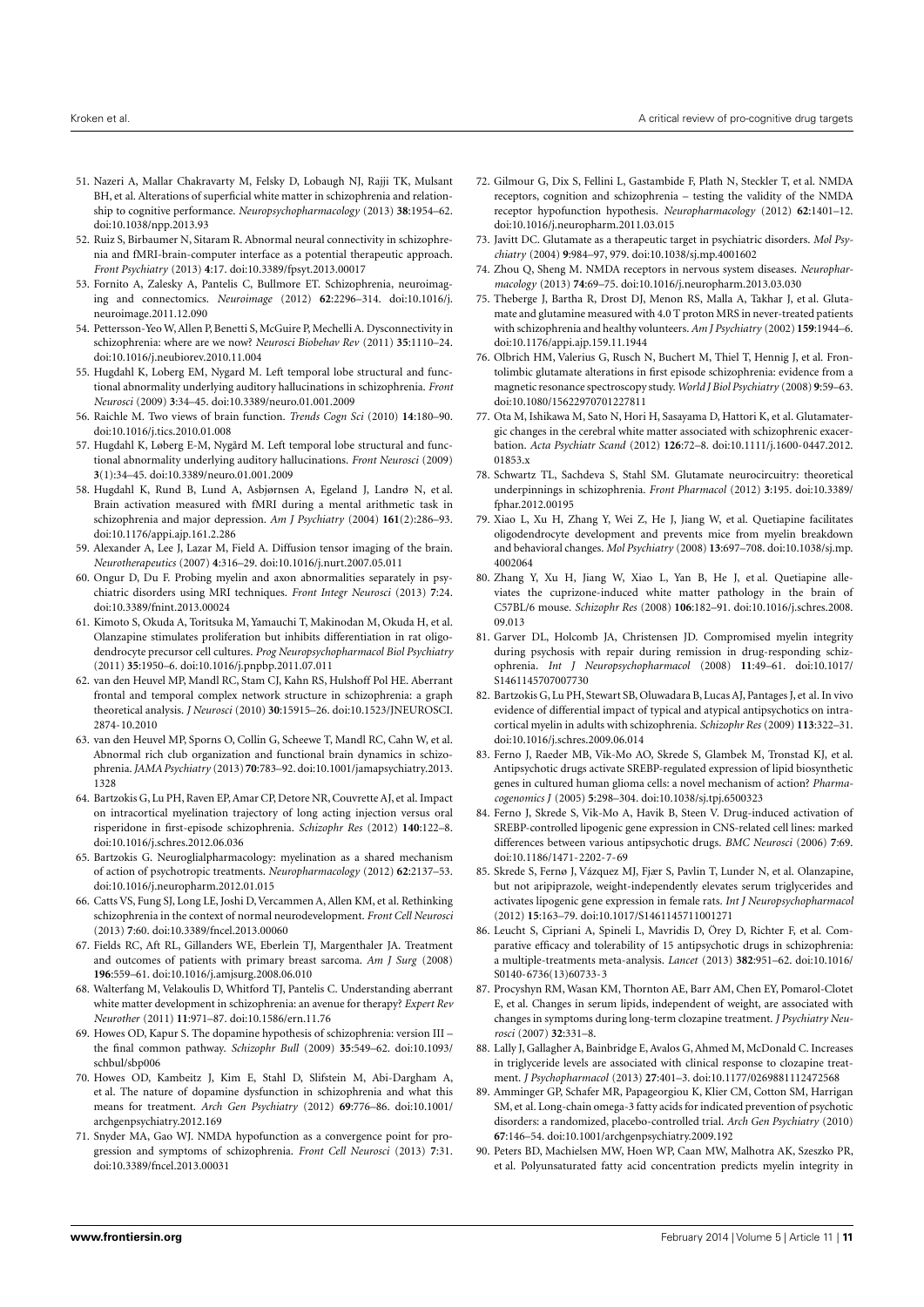early-phase psychosis. *Schizophr Bull* (2013) **39**:830–8. doi[:10.1093/schbul/](http://dx.doi.org/10.1093/schbul/sbs089) [sbs089](http://dx.doi.org/10.1093/schbul/sbs089)

- <span id="page-11-0"></span>91. Kaddurah-Daouk R, McEvoy J, Baillie RA, Lee D, Yao JK, Doraiswamy PM, et al. Metabolomic mapping of atypical antipsychotic effects in schizophrenia. *Mol Psychiatry* (2007) **12**:934–45. doi[:10.1038/sj.mp.4002000](http://dx.doi.org/10.1038/sj.mp.4002000)
- <span id="page-11-1"></span>92. Yao J, Keshavan M. Antioxidants, redox signaling, and pathophysiology in schizophrenia: an integrative view. *Antioxid Redox Signal* (2011) **15**:2011–35. doi[:10.1089/ars.2010.3603](http://dx.doi.org/10.1089/ars.2010.3603)
- <span id="page-11-2"></span>93. Zhang XY, Chen DC, Xiu MH, Tang W, Zhang F, Liu L, et al. Plasma total antioxidant status and cognitive impairments in schizophrenia. *Schizophr Res* (2012) **139**:66–72. doi[:10.1016/j.schres.2012.04.009](http://dx.doi.org/10.1016/j.schres.2012.04.009)
- <span id="page-11-3"></span>94. Meyer U, Schwarz MJ, Muller N. Inflammatory processes in schizophrenia: a promising neuroimmunological target for the treatment of negative/cognitive symptoms and beyond. *Pharmacol Ther* (2011) **132**:96–110. doi[:10.1016/j.pharmthera.2011.06.003](http://dx.doi.org/10.1016/j.pharmthera.2011.06.003)
- <span id="page-11-4"></span>95. Doorduin J, de Vries EF, Willemsen AT, de Groot JC, Dierckx RA, Klein HC. Neuroinflammation in schizophrenia-related psychosis: a PET study. *J Nucl Med* (2009) **50**:1801–7. doi[:10.2967/jnumed.109.066647](http://dx.doi.org/10.2967/jnumed.109.066647)
- <span id="page-11-5"></span>96. Ripke S, Sanders A, Kendler K, Levinson D, Sklar P, Holmans P, et al. Genomewide association study identifies five new schizophrenia loci. *Nat Genet* (2011) **43**:969–76. doi[:10.1038/ng.940](http://dx.doi.org/10.1038/ng.940)
- <span id="page-11-12"></span>97. Debnath M, Cannon DM, Venkatasubramanian G. Variation in the major histocompatibility complex [MHC] gene family in schizophrenia: associations and functional implications. *Prog Neuropsychopharmacol Biol Psychiatry* (2013) **42**:49–62. doi[:10.1016/j.pnpbp.2012.07.009](http://dx.doi.org/10.1016/j.pnpbp.2012.07.009)
- <span id="page-11-6"></span>98. Pickard B. Progress in defining the biological causes of schizophrenia. *Expert Rev Mol Med* (2011) **13**:e25. doi[:10.1017/S1462399411001955](http://dx.doi.org/10.1017/S1462399411001955)
- <span id="page-11-7"></span>99. Sequeira PA, Martin MV, Vawter MP. The first decade and beyond of transcriptional profiling in schizophrenia. *Neurobiol Dis* (2012) **45**:23–36. doi[:10.1016/](http://dx.doi.org/10.1016/j.nbd.2011.03.001) [j.nbd.2011.03.001](http://dx.doi.org/10.1016/j.nbd.2011.03.001)
- <span id="page-11-8"></span>100. Kayser M, Dalmau J. The emerging link between autoimmune disorders and neuropsychiatric disease. *J Neuropsychiatry Clin Neurosci* (2011) **23**:90–97. doi[:10.1176/appi.neuropsych.23.1.90](http://dx.doi.org/10.1176/appi.neuropsych.23.1.90)
- <span id="page-11-9"></span>101. Dalmau J, Gleichman AJ, Hughes EG, Rossi JE, Peng X, Lai M, et al. Anti-NMDA-receptor encephalitis: case series and analysis of the effects of antibodies. *Lancet Neurol* (2008) **7**:1091–8. doi[:10.1016/S1474-4422\(08\)70224-2](http://dx.doi.org/10.1016/S1474-4422(08)70224-2)
- <span id="page-11-10"></span>102. American College of Rheumatology. The American College of Rheumatology nomenclature and case definitions for neuropsychiatric lupus syndromes. *Arthritis Rheum* (1999) **42**:599–608. doi[:10.1002/1529-0131\(199904\)](http://dx.doi.org/10.1002/1529-0131(199904)42:4<599::AID-ANR2>3.0.CO;2-F) [42:4<599::AID-ANR2>3.0.CO;2-F](http://dx.doi.org/10.1002/1529-0131(199904)42:4<599::AID-ANR2>3.0.CO;2-F)
- <span id="page-11-11"></span>103. Noto C, Gadelha A, Belangero SI, Spindola LM, Rocha NP, de Miranda AS, et al. Circulating levels of sTNFR1 as a marker of severe clinical course in schizophrenia. *J Psychiatr Res* (2013) **47**:467–71. doi[:10.1016/j.jpsychires.2012.12.010](http://dx.doi.org/10.1016/j.jpsychires.2012.12.010)
- <span id="page-11-13"></span>104. Dean B. Understanding the role of inflammatory-related pathways in the pathophysiology and treatment of psychiatric disorders: evidence from human peripheral studies and CNS studies. *Int J Neuropsychopharmacol* (2011) **14**:997–1012. doi[:10.1017/S1461145710001410](http://dx.doi.org/10.1017/S1461145710001410)
- <span id="page-11-14"></span>105. Meyer U. Anti-inflammatory signaling in schizophrenia. *Brain Behav Immun* (2011) **25**:1507–18. doi[:10.1016/j.bbi.2011.05.014](http://dx.doi.org/10.1016/j.bbi.2011.05.014)
- <span id="page-11-17"></span>106. Miller B, Buckley P, Seabolt W, Mellor A, Kirkpatrick B. Meta-analysis of cytokine alterations in schizophrenia: clinical status and antipsychotic effects. *Biol Psychiatry* (2011) **70**:663–671. doi[:10.1016/j.biopsych.2011.04.013](http://dx.doi.org/10.1016/j.biopsych.2011.04.013)
- <span id="page-11-15"></span>107. Fineberg AM, Ellman LM. Inflammatory cytokines and neurological and neurocognitive alterations in the course of schizophrenia. *Biol Psychiatry* (2013) **73**:951–66. doi[:10.1016/j.biopsych.2013.01.001](http://dx.doi.org/10.1016/j.biopsych.2013.01.001)
- <span id="page-11-16"></span>108. Drexhage RC, Knijff EM, Padmos RC, Heul-Nieuwenhuijzen LV, Beumer W, Versnel MA, et al. The mononuclear phagocyte system and its cytokine inflammatory networks in schizophrenia and bipolar disorder. *Expert Rev Neurother* (2009) **10**:59–76. doi[:10.1586/ern.09.144](http://dx.doi.org/10.1586/ern.09.144)
- <span id="page-11-18"></span>109. Hope S, Melle I, Aukrust P, Steen NE, Birkenaes AB, Lorentzen S, et al. Similar immune profile in bipolar disorder and schizophrenia: selective increase in soluble tumor necrosis factor receptor I and von Willebrand factor. *Bipolar Disord* (2009) **11**:726–34. doi[:10.1111/j.1399-5618.2009.00757.x](http://dx.doi.org/10.1111/j.1399-5618.2009.00757.x)
- <span id="page-11-19"></span>110. Potvin S, Stip E, Sepehry A, Gendron A, Bah R, Kouassi E. Inflammatory cytokine alterations in schizophrenia: a systematic quantitative review. *Biol Psychiatry* (2008) **63**:801–808. doi[:10.1016/j.biopsych.2007.09.024](http://dx.doi.org/10.1016/j.biopsych.2007.09.024)
- <span id="page-11-20"></span>111. Anthony DC, Pitossi FJ. Special issue commentary: the changing face of inflammation in the brain. *Mol Cell Neurosci* (2013) **53**:1–5. doi[:10.1016/j.mcn.2012.](http://dx.doi.org/10.1016/j.mcn.2012.11.005) [11.005](http://dx.doi.org/10.1016/j.mcn.2012.11.005)
- <span id="page-11-21"></span>112. Beumer W, Gibney SM, Drexhage RC, Pont-Lezica L, Doorduin J, Klein HC, et al. The immune theory of psychiatric diseases: a key role for activated microglia and circulating monocytes. *J Leukoc Biol* (2012) **92**:959–75. doi[:10.1189/jlb.0212100](http://dx.doi.org/10.1189/jlb.0212100)
- <span id="page-11-22"></span>113. van Berckel BN, Bossong MG, Boellaard R, Kloet R, Schuitemaker A, Caspers E, et al. Microglia activation in recent-onset schizophrenia: a quantitative (R)- [11C]PK11195 Positron Emission Tomography Study. *Biol Psychiatry* (2008) **64**:820–2. doi[:10.1016/j.biopsych.2008.04.025](http://dx.doi.org/10.1016/j.biopsych.2008.04.025)
- <span id="page-11-23"></span>114. Pasternak O, Sochen N, Gur Y, Intrator N, Assaf Y. Free water elimination and mapping from diffusion MRI. *Magn Reson Med* (2009) **62**:717–30. doi[:10.1002/mrm.22055](http://dx.doi.org/10.1002/mrm.22055)
- <span id="page-11-24"></span>115. Pasternak O, Westin C, Bouix S, Seidman L, Goldstein J, Woo T, et al. Excessive extracellular volume reveals a neurodegenerative pattern in schizophrenia onset. *J Neurosci* (2012) **32**(48):17365–72. doi[:10.1523/JNEUROSCI.2904-12.](http://dx.doi.org/10.1523/JNEUROSCI.2904-12.2012) [2012](http://dx.doi.org/10.1523/JNEUROSCI.2904-12.2012)
- <span id="page-11-25"></span>116. Steiner J, Bogerts B, Sarnyai Z, Walter M, Gos T, Bernstein H-G, et al. Bridging the gap between the immune and glutamate hypotheses of schizophrenia and major depression: potential role of glial NMDA receptor modulators and impaired blood-brain barrier integrity. *World J Biol Psychiatry* (2012) **13**:482–92. doi[:10.3109/15622975.2011.583941](http://dx.doi.org/10.3109/15622975.2011.583941)
- <span id="page-11-26"></span>117. Erhardt S, Blennow K, Nordin C, Skogh E, Lindström LH, Engberg G. Kynurenic acid levels are elevated in the cerebrospinal fluid of patients with schizophrenia. *Neurosci Lett* (2001) **313**:96–8. doi[:10.1016/S0304-3940\(01\)](http://dx.doi.org/10.1016/S0304-3940(01)02242-X) [02242-X](http://dx.doi.org/10.1016/S0304-3940(01)02242-X)
- <span id="page-11-27"></span>118. Schwarcz R, Rassoulpour A, Wu H-Q, Medoff D, Tamminga CA, Roberts RC. Increased cortical kynurenate content in schizophrenia. *Biol Psychiatry* (2001) **50**:521–30. doi[:10.1016/S0006-3223\(01\)01078-2](http://dx.doi.org/10.1016/S0006-3223(01)01078-2)
- <span id="page-11-28"></span>119. Schwarcz R, Bruno JP, Muchowski PJ,Wu H-Q. Kynurenines in the mammalian brain: when physiology meets pathology. *Nat Rev Neurosci* (2012) **13**:465–77. doi[:10.1038/nrn3257](http://dx.doi.org/10.1038/nrn3257)
- <span id="page-11-29"></span>120. Erhardt S, Schwieler L, Emanuelsson C, Geyer M. Endogenous kynurenic acid disrupts prepulse inhibition. *Biol Psychiatry* (2004) **56**:255–60. doi[:10.1016/j.](http://dx.doi.org/10.1016/j.biopsych.2004.06.006) [biopsych.2004.06.006](http://dx.doi.org/10.1016/j.biopsych.2004.06.006)
- <span id="page-11-30"></span>121. Stone TW, Darlington LG. The kynurenine pathway as a therapeutic target in cognitive and neurodegenerative disorders. *Br J Pharmacol* (2013) **169**:1211–27. doi[:10.1111/bph.12230](http://dx.doi.org/10.1111/bph.12230)
- <span id="page-11-31"></span>122. Wonodi I, Schwarcz R. Cortical kynurenine pathway metabolism: a novel target for cognitive enhancement in schizophrenia. *Schizophr Bull* (2010) **36**:211–8. doi[:10.1093/schbul/sbq002](http://dx.doi.org/10.1093/schbul/sbq002)
- <span id="page-11-32"></span>123. Baran H, Kepplinger B. Cerebrolysin lowers kynurenic acid formation – an in vitro study. *Eur Neuropsychopharmacol* (2009) **19**:161–8. doi[:10.1016/j.](http://dx.doi.org/10.1016/j.euroneuro.2008.09.003) [euroneuro.2008.09.003](http://dx.doi.org/10.1016/j.euroneuro.2008.09.003)
- <span id="page-11-33"></span>124. Shifu X, Haibo X, Guanjun L, Chengmei Y, Xia L, Chao C, et al. Therapeutic effects of cerebrolysin added to risperidone in patients with schizophrenia dominated by negative symptoms. *Aust N Z J Psychiatry* (2012) **46**:153–60. doi[:10.1177/0004867411433213](http://dx.doi.org/10.1177/0004867411433213)
- <span id="page-11-34"></span>125. Thome J, Doppler E. Safety profile of cerebrolysin: clinical experience from dementia and stroke trials. *Drugs Today* (2012) **48**(Suppl A):63–9. doi[:10.1358/](http://dx.doi.org/10.1358/dot.2012.48(Suppl.A).1739724) [dot.2012.48\(Suppl.A\).1739724](http://dx.doi.org/10.1358/dot.2012.48(Suppl.A).1739724)
- <span id="page-11-35"></span>126. Alvarez XA, Cacabelos R, Sampedro C, Aleixandre M, Linares C, Granizo E, et al. Efficacy and safety of cerebrolysin in moderate to moderately severe Alzheimer's disease: results of a randomized, double-blind, controlled trial investigating three dosages of cerebrolysin. *Eur J Neurol* (2011) **18**:59–68. doi[:10.1111/j.1468-1331.2010.03092.x](http://dx.doi.org/10.1111/j.1468-1331.2010.03092.x)
- <span id="page-11-36"></span>127. Plosker G, Gauthier S. Cerebrolysin. *Drugs Aging* (2009) **26**:893–915. doi[:10.](http://dx.doi.org/10.2165/11203320-000000000-00000) [2165/11203320-000000000-00000](http://dx.doi.org/10.2165/11203320-000000000-00000)
- <span id="page-11-37"></span>128. Chen C-C, Wei S-T, Tsaia S-C, Chen X-X, Cho D-Y. Cerebrolysin enhances cognitive recovery of mild traumatic brain injury patients: double-blind, placebocontrolled, randomized study. *Br J Neurosurg* (2013) **27**:803–7. doi[:10.3109/](http://dx.doi.org/10.3109/02688697.2013.793287) [02688697.2013.793287](http://dx.doi.org/10.3109/02688697.2013.793287)
- <span id="page-11-38"></span>129. Baran H, Kepplinger B. d-Cycloserine lowers kynurenic acid formation – new mechanism of action. *Eur Neuropsychopharmacol* (2013). doi[:10.1016/j.](http://dx.doi.org/10.1016/j.euroneuro.2013.10.006) [euroneuro.2013.10.006](http://dx.doi.org/10.1016/j.euroneuro.2013.10.006)
- <span id="page-11-39"></span>130. Goff DC. D-cycloserine: an evolving role in learning and neuroplasticity in schizophrenia. *Schizophr Bull* (2012) **38**:936–41. doi[:10.1093/schbul/sbs012](http://dx.doi.org/10.1093/schbul/sbs012)
- <span id="page-11-40"></span>131. Fogal B, Hewett SJ. Interleukin-1β: a bridge between inflammation and excitotoxicity? *J Neurochem* (2008) **106**:1–23. doi[:10.1111/j.1471-4159.2008.05315.x](http://dx.doi.org/10.1111/j.1471-4159.2008.05315.x)
- <span id="page-11-41"></span>132. Gardoni F, Boraso M, Zianni E, Corsini E, Galli C, Cattabeni F, et al. Distribution of interleukin-1 receptor complex at the synaptic membrane driven by